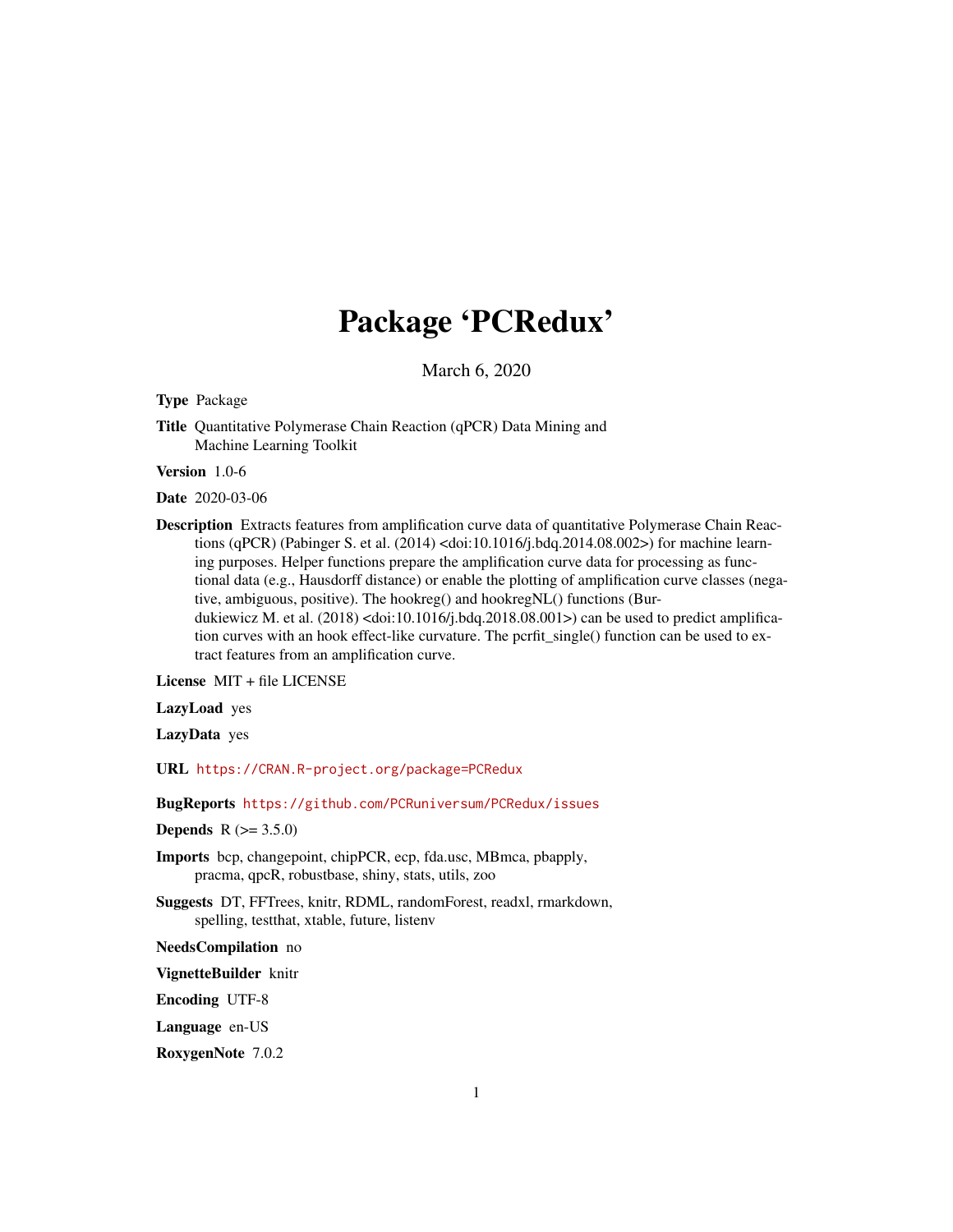Author Stefan Roediger [cre, aut] (<https://orcid.org/0000-0002-1441-6512>), Michal Burdukiewicz [aut] (<https://orcid.org/0000-0001-8926-582X>), Andrej-Nikolai Spiess [aut], Konstantin A. Blagodatskikh [aut], Dominik Rafacz [ctb]

Maintainer Stefan Roediger <stefan.roediger@b-tu.de>

Repository CRAN

Date/Publication 2020-03-06 08:10:02 UTC

# R topics documented:

|       | 2              |
|-------|----------------|
|       | $\mathbf{3}$   |
|       | $\overline{4}$ |
|       | -6             |
|       | $\overline{7}$ |
|       |                |
|       |                |
|       |                |
|       |                |
|       |                |
|       |                |
|       |                |
|       |                |
|       |                |
|       |                |
|       |                |
| Index | 23             |

PCRedux-package *PCRedux - quantitative PCR Data Mining and Machine Learning Toolkit*

# Description

PCRedux package is a toolbox for the analysis of sigmoid curve (qPCR) data.

# Usage

l4

# Format

An object of class list of length 11.

<span id="page-1-0"></span>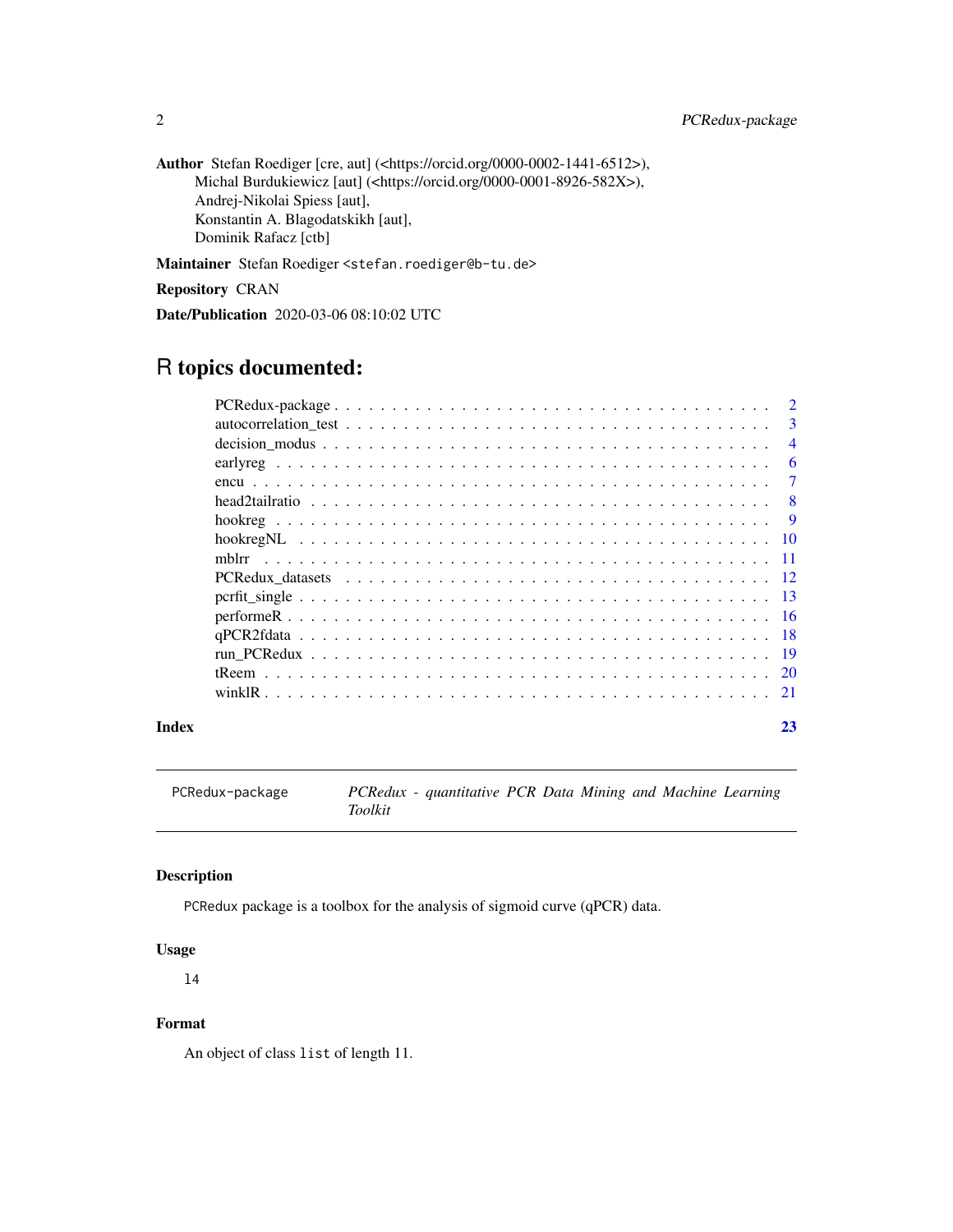#### <span id="page-2-0"></span>Machine learning

In machine learning and statistics, the classification should be used to identify a new unknown observation. This observation is assigned to a number of categories. One basis is training data sets containing observations with known classes. Using the example of sigmoid amplification curves, this could be an assignment to the class "negative","ambiguous" or "positive". Basically, a number of descriptors (e. g., characteristics of curvature) are required to be able to assign classes. This package contains functions for extracting characteristics. In addition, the package contains data sets of classified amplification curves.

# Author(s)

Stefan Roediger, Michal Burdukiewcz, Andrej-Nikolai Spiess, Konstantin A. Blagodatskikh

#### Examples

# Use the mblrr function to analyse amplification curves library(qpcR) mblrr(x=boggy[, 1], y=boggy[, 2])

<span id="page-2-1"></span>autocorrelation\_test *A function to test for autocorrelation of amplification curve data from a quantitative PCR experiment*

# Description

autocorrelation\_test is a function for an autocorrelation analysis from a quantitative PCR experiment. The result of the function is a correlation coefficient.

# Usage

 $autocorrelation_test(y, n = 8, sig. level = 0.01)$ 

#### Arguments

| У         | is the cycle dependent fluorescence amplitude (y-axis).            |
|-----------|--------------------------------------------------------------------|
| n         | is the number of lagged cycles (default 12).                       |
| sig.level | is the significance level for the correlation test., Default: 0.01 |

#### Author(s)

Stefan Roediger, Michal Burdukiewcz

# See Also

[as.zoo](#page-0-0), [lag](#page-0-0), [cor.test](#page-0-0)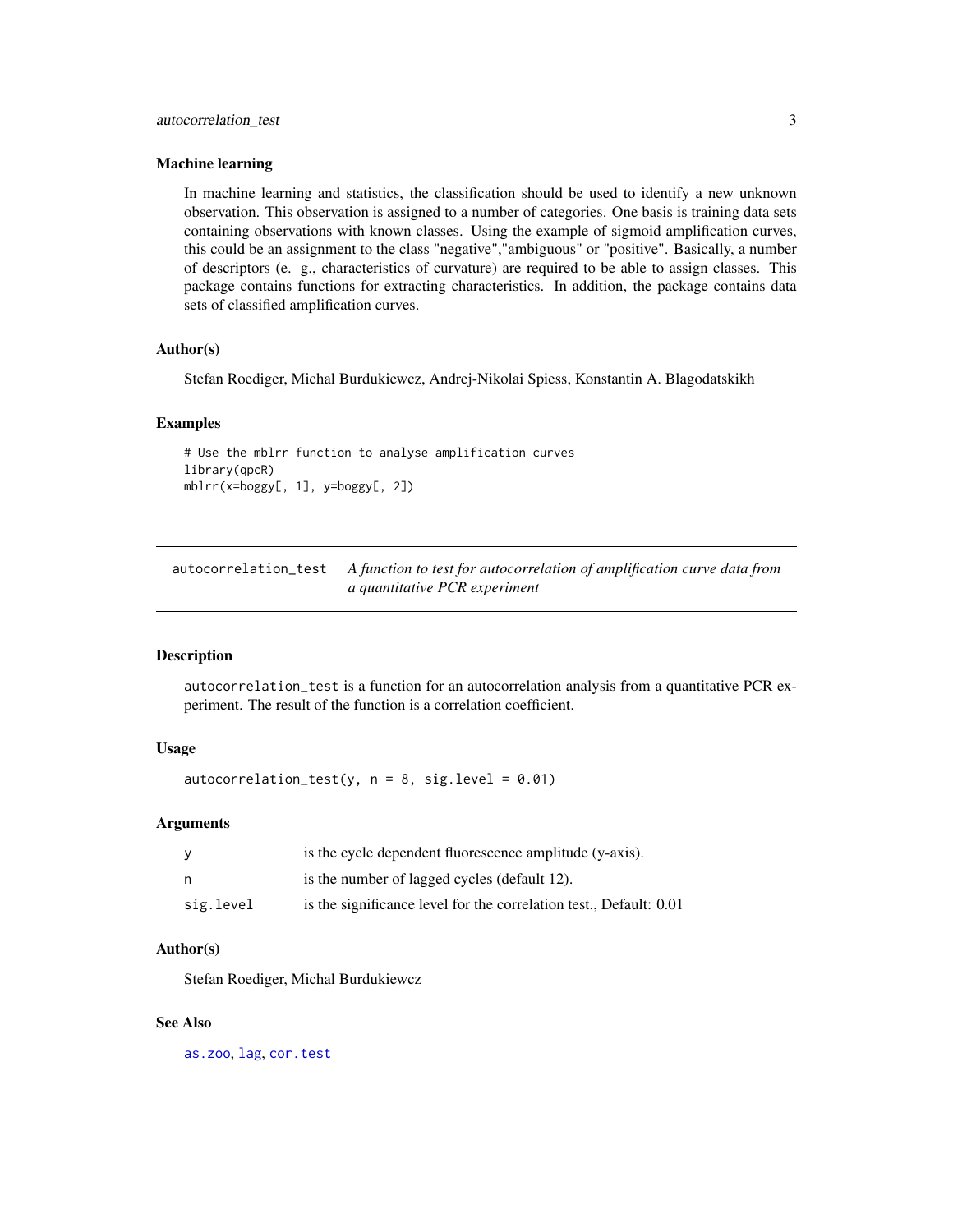# Examples

```
# Test for autocorrelation in amplification curve data
# Load qpcR for the data
library(qpcR)
# Test for autocorrelation in the testdat data set
res_ac <- sapply(2:ncol(testdat), function(i) {
                    autocorrelation_test(testdat[, i])
                }
         )
# Plot curve data as overview
# Define the colors for the amplification curves
colors <- rainbow(ncol(testdat)-1, alpha=0.3)
# Names of samplesfile:///home/tux/R_malade
samples <- colnames(testdat)[-1]
layout(maxrix(c(1,2,1,3), 2, 2, byrow = TRUE))matplot(testdat[, 1], testdat[, -1], xlab="Cycle", ylab="RFU",
        main="testdat data set", type="l", lty=1, col=colors, lwd=2)
legend("topleft", samples, pch=19, col=colors, ncol=2, bty="n")
# Curves rated by a human after analysis of the overview. 1 = positive,
# 0 = negative
human_rating <- c(1,1,0,0,1,1,0,0,
                  1,1,0,0,1,1,0,0,
                  1,1,0,0,1,1,0,0)
# Convert the n.s. (not significant) to 0 and others to 1.
# Combine the results of the aromatic autocorrelation_test as variable "ac",
# the human rated values as variable "hr" in a new data frame (res_ac_hr).
res_ac_hr <- as.matrix(data.frame(ac=ifelse(res_ac=="n.s.", 0, 1),
                                  hr=human_rating))
res_performeR <- performeR(res_ac_hr[, "ac"], res_ac_hr[, "hr"])
# Add ratings by human and autocorrelation_test to the plot
par(las=2)
plot(1:nrow(res_ac_hr), res_ac_hr[, "hr"], xlab="Sample", ylab="Decisions",
     xaxt="n", yaxt="n", pch=19)
axis(2, at=c(0,1), labels=c("negative", "positive"), las=2)
axis(1, at=1:nrow(res_ac_hr), labels=colnames(testdat)[-1], las=2)
points(1:nrow(res_ac_hr), res_ac_hr[, "ac"], pch=1, cex=2, col="red")
legend("topleft", c("Human", "autocorrelation_test"), pch=c(19,1),
       bty="n", col=c("black","red"))
barplot(as.matrix(res_performeR[, c(1:10,12)]), yaxt="n",
        ylab="", main="Performance of autocorrelation_test")
axis(2, at=c(0,1), labels=c("0", "1"), las=2)
```
decision\_modus *A function to get a decision (modus) from a vector of classes*

<span id="page-3-0"></span>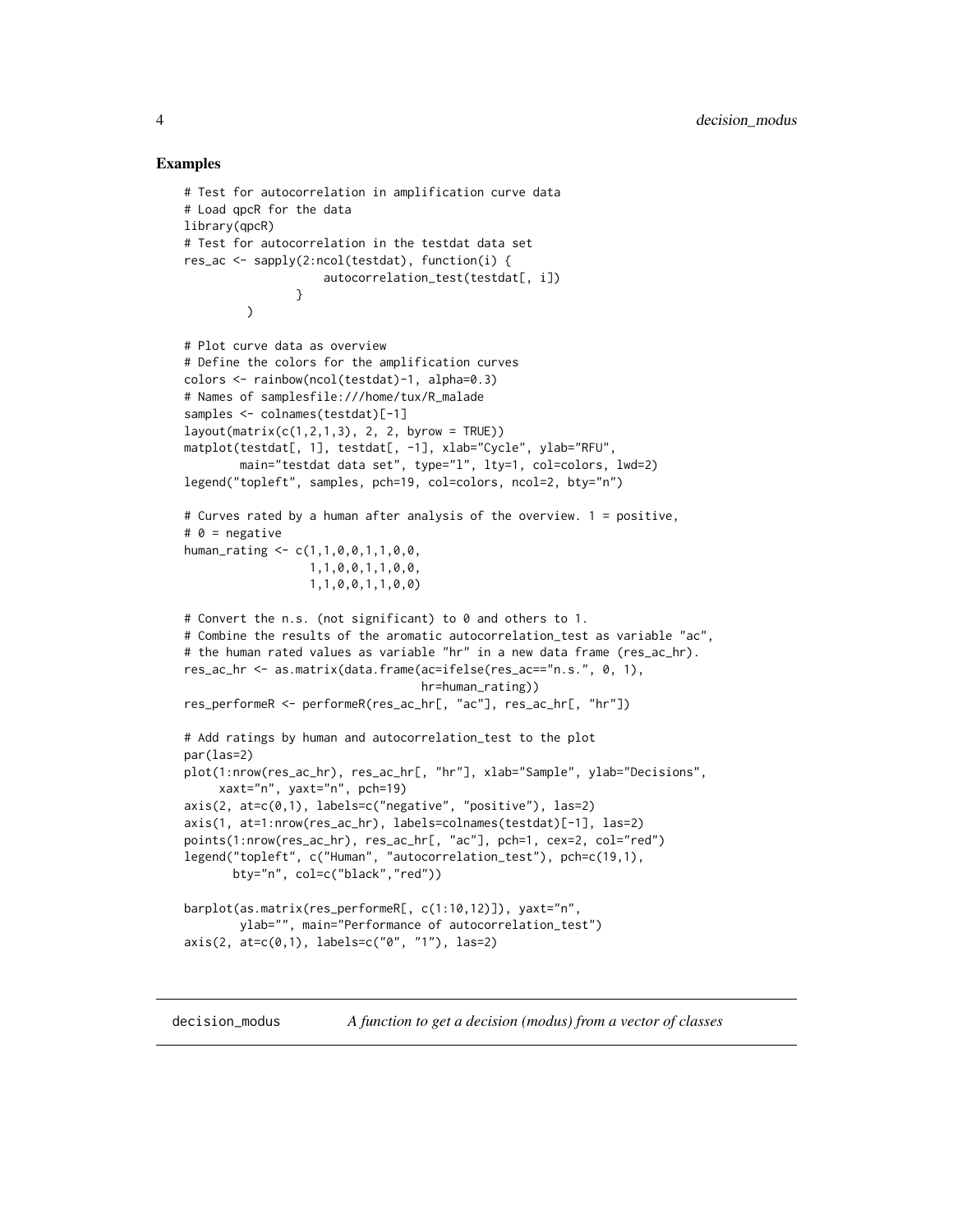# decision\_modus 5

#### Description

decision\_modus is a function that can be used to find the most frequent (modus) decision. The classes can be defined by the user (e.g., a", "n", "y" -> "ambiguous", "negative", "positive"). This function is useful if large collections of varying decision (e.g., "a", "a", "a", "n", "n") need to be condensed to a single decision  $(3 x "a", 2 x "n" -> "a").$ 

# Usage

```
decision_modus(data, variables = c("a", "n", "y"), max_freq = TRUE)
```
# Arguments

| data      | is a table containing the classes.                                                |
|-----------|-----------------------------------------------------------------------------------|
| variables | is the class to look for.                                                         |
| max_freq  | is a logical parameter (default == TRUE) delivers either the most occurring class |
|           | or a summary.                                                                     |

# Author(s)

Stefan Roediger, Michal Burdukiewcz

```
# First example
# Enter a string of arbritary of "a","a","y","n"
# Result:
# [1] a
# Levels: a b n y
decision_modus(c("a","a","y","n","b"))
# Second example
# Analyze data from the decision_res_testdat.csv data file
filename <- system.file("decision_res_testdat.csv", package = "PCRedux")
my_data <- read.csv(filename)
head(my_data)
dec <- unlist(lapply(1L:nrow(my_data), function(i) {
       decision_modus(my_data[i, 2:4])
}))
names(dec) <- my_data[, 1]
dec
```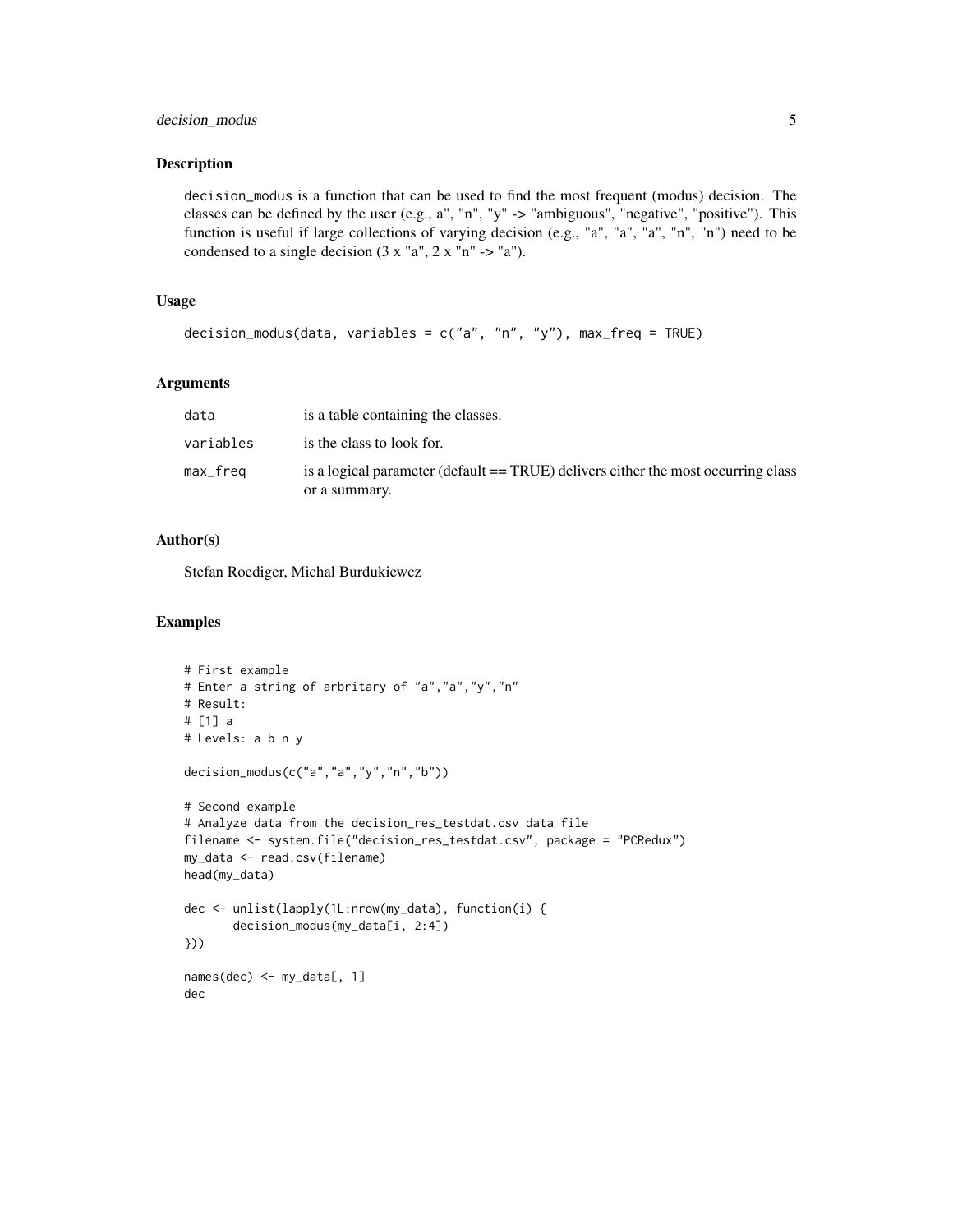<span id="page-5-0"></span>6 early region of the control of the control of the control of the control of the control of the control of the control of the control of the control of the control of the control of the control of the control of the contr

<span id="page-5-1"></span>earlyreg *A function to calculate the slope and intercept of an amplification curve data from a quantitative PCR experiment.*

# Description

earlyreg is a function to calculate the slope and intercept of an amplification curve data from a quantitative PCR experiment. The number of cycles to be analyzed is defined by the user (default 6 cycles). The output contains the Maximal Information Coefficient (MIC), which can be interpreted as a correlation measure with a range of [0,1]. A value of 0 mean statistically independent data and 1 approaches in "probability for noiseless functional relationships" (see original study by Reshef, D. N. et al. Detecting novel associations in large data sets. Science, 334, 1518-1524 (2011)).

# Usage

earlyreg(x, y, range =  $5$ , normalize =  $FALSE$ )

#### Arguments

| x         | is the cycle numbers (x-axis).                                                                                                                          |
|-----------|---------------------------------------------------------------------------------------------------------------------------------------------------------|
| V         | is the cycle dependent fluorescence amplitude (y-axis).                                                                                                 |
| range     | is the number of cycles to be used for the regression.                                                                                                  |
| normalize | is a logical parameter which indicates if the amplification curve data should be<br>normalized to the 99 percent percentile of the amplification curve. |

# Author(s)

Stefan Roediger, Michal Burdukiewcz

#### See Also

[lmrob](#page-0-0) [coefficients](#page-0-0)

```
# Calculate slope and intercept on noise (negative) amplification curve data
# for the cycles 2 to 7 for the C316.amp data set
library(chipPCR)
data(C316.amp)
# Plot the data
plot(C316.amp[, 2], y=C316.amp[, 3], xlab="Cycle", ylab="RFU",
     main="C316.amp data set", lty=1, type="l")
res <- earlyreg(x=C316.amp[, 2], y=C316.amp[, 3], range=5)
res
```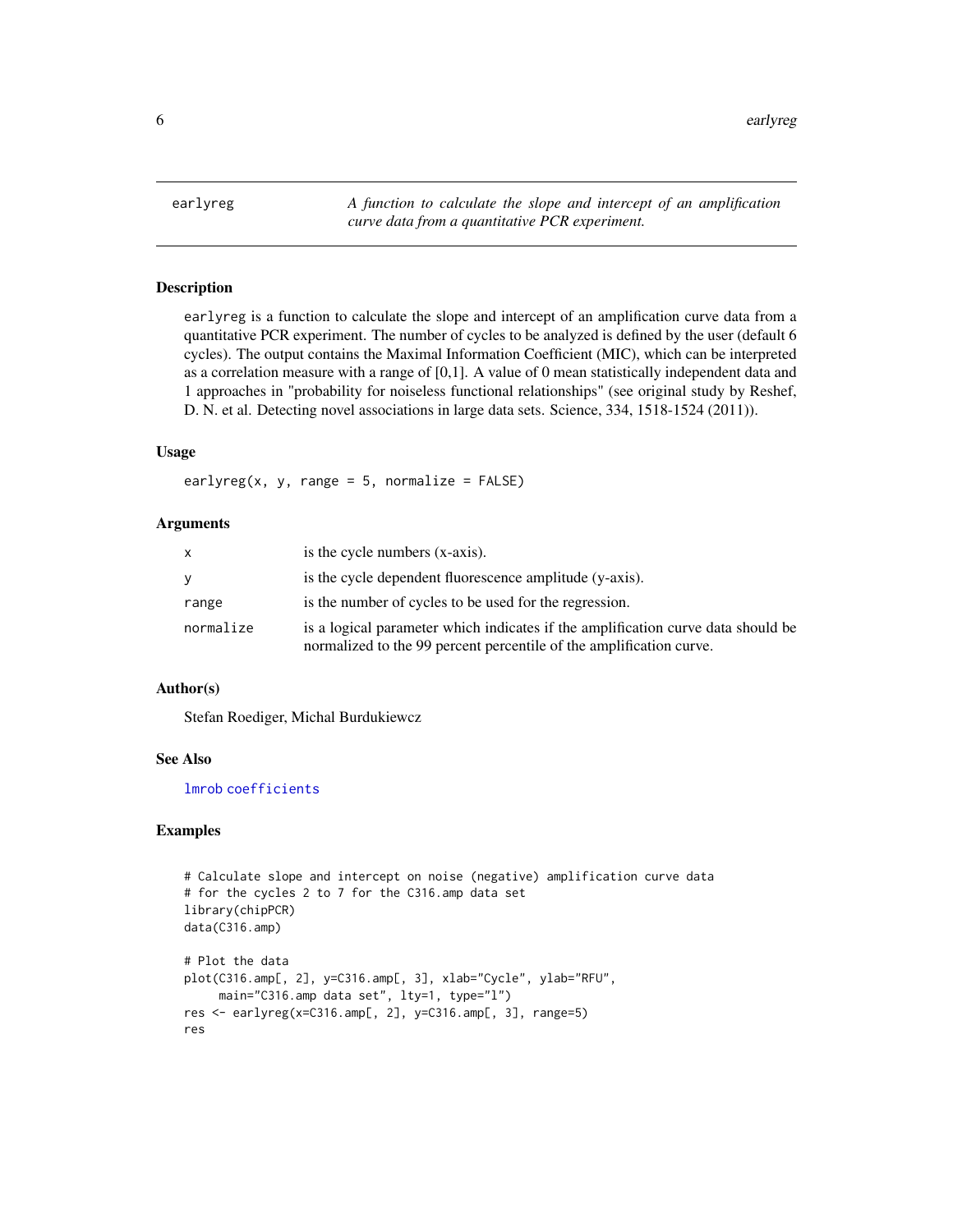<span id="page-6-1"></span><span id="page-6-0"></span>encu *A function to calculate numerous features from amplification curve data from a quantitative PCR experiment.*

# Description

encu (ENcode CUrves) is a function to calculate numerous features of a large amplification curve data set. The [pcrfit\\_single](#page-12-1) is performing the analysis for a single process.

# Usage

```
encu(data, detection_chemistry = NA, device = NA)
```
# Arguments

| data                | is the data set containing the cycles and fluorescence amplitudes.                                                     |
|---------------------|------------------------------------------------------------------------------------------------------------------------|
| detection_chemistry |                                                                                                                        |
|                     | contains additional meta information about the detection chemistry (e.g., probes,<br>intercalating dye) that was used. |
| device              | contains additional meta information about the qPCR system that was used.                                              |

# Value

The output of the encu function is identical to the [pcrfit\\_single](#page-12-1) function.

# Author(s)

Stefan Roediger, Michal Burdukiewcz

```
# Calculate curve features of an amplification curve data. Note that not all
# available CPU cores are used. If need set "all" to use all available cores.
# In this example the testdat data set from the qpcR package is used.
# The samples F1.1 and F1.2 are positive amplification curves. The samples
# F1.3 and F1.4 are negative.
library(qpcR)
```

```
res_encu <- encu(testdat[, 1:3])
res_encu
```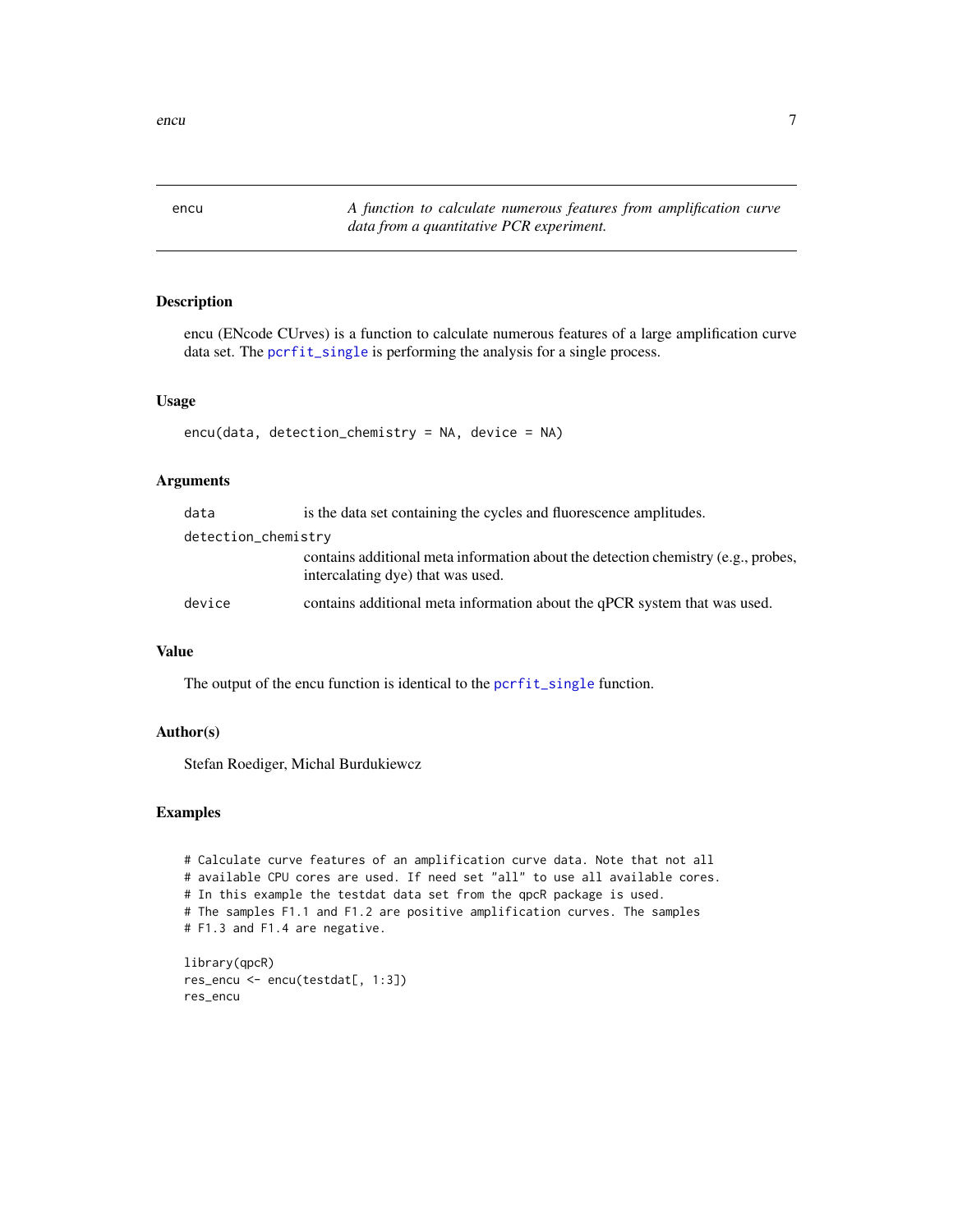<span id="page-7-1"></span><span id="page-7-0"></span>

# Description

head2tailratio is a function to calculate the ratio of the head and the tail of a quantitative PCR amplification curve. In this test, only the head (first six cycles) and the tail (last six cycles) form the region of interest (ROI).

# Usage

```
head2tailratio(y, normalize = FALSE, slope_normalizer = FALSE, verbose = FALSE)
```
# Arguments

| y                | is the cycle dependent fluorescence amplitude (y-axis).                                                                      |
|------------------|------------------------------------------------------------------------------------------------------------------------------|
| normalize        | is a logical parameter, which indicates if the amplification curve.                                                          |
| slope_normalizer |                                                                                                                              |
|                  | is a logical parameter, which indicates if the head2tailratio should be normalized<br>to the slope of the ROI.               |
| verbose          | is a logical parameter, which indicates if all the values, parameters and coeffi-<br>cients of the analysis should be shown. |

# Author(s)

Stefan Roediger, Michal Burdukiewcz

# Examples

# calculate head to tail ratio on amplification curve data

library(qpcR)

```
res_head2tailratio <- sapply(2:ncol(competimer), function(i) {
  head2tailratio(y=competimer[, i], normalize=TRUE, slope_normalizer=TRUE)
})
```

```
res_head2tailratio_cluster <- kmeans(res_head2tailratio, 3)$cluster
```

```
matplot(competimer[, 1], competimer[, -1], xlab="Cycle", ylab="RFU",
      main="competimer data set", type="l", lty=1, col=res_head2tailratio_cluster, lwd=2)
```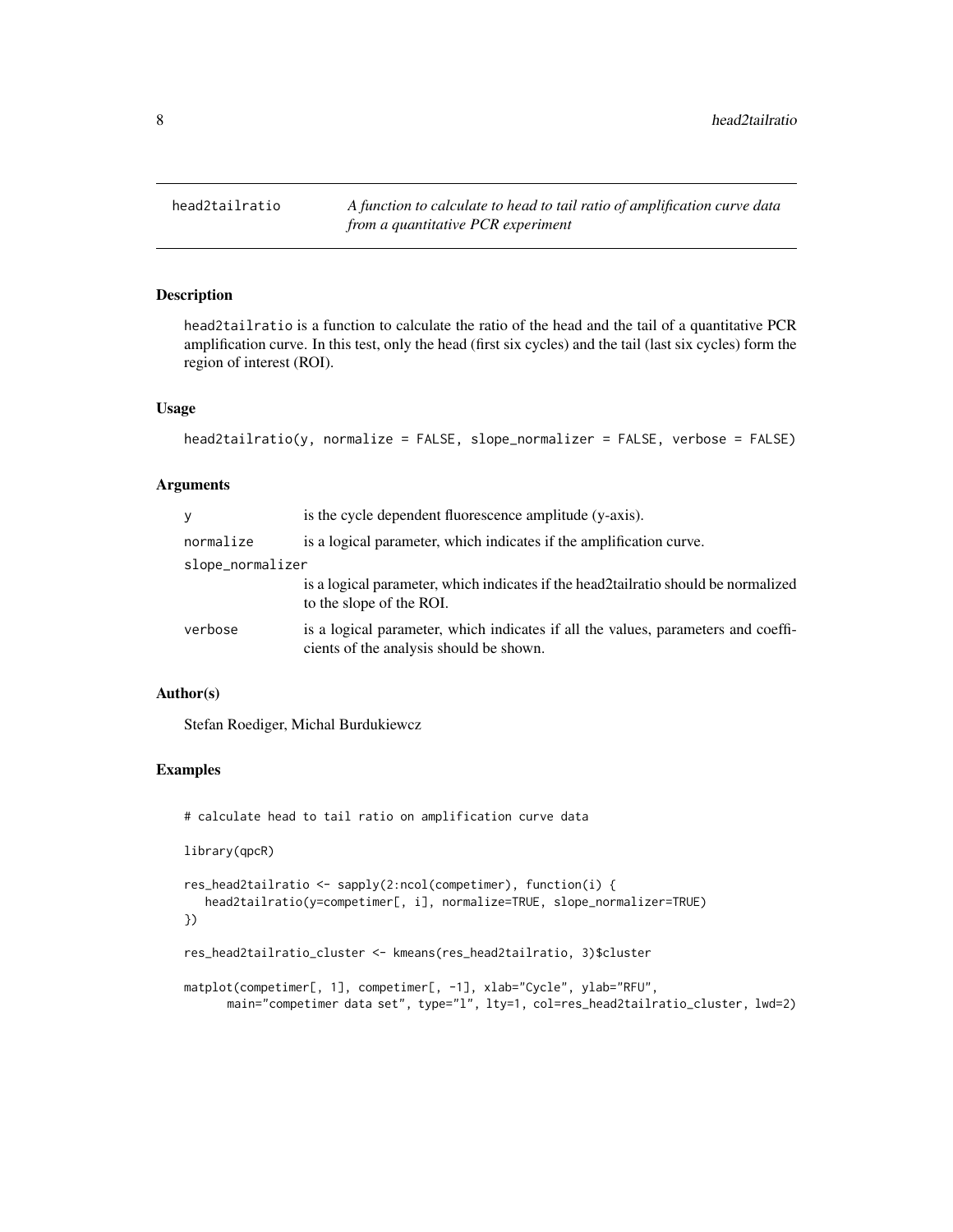<span id="page-8-1"></span><span id="page-8-0"></span>hookreg *A function to calculate the slope and intercept of an amplification curve data from a quantitative PCR experiment at the end of the data stream.*

# Description

hookreg is a function to calculate the slope and intercept of an amplification curve data from a quantitative PCR experiment. The idea is that a strong negative slope at the end of an amplification curve is indicative for a hook effect (see Barratt and Mackay 2002).

# Usage

```
hookreg(
  x,
  y,
  normalize = TRUE,
  sig. level = 0.0025,
  CI.level = 0.9975,
  robust = FALSE)
```
# Arguments

| x         | is the cycle numbers (x-axis).                                                                             |
|-----------|------------------------------------------------------------------------------------------------------------|
| У         | is the cycle dependent fluorescence amplitude (y-axis).                                                    |
| normalize | is a logical parameter indicating if the data should be normalized to the 0.999<br>quantile                |
| sig.level | defines the significance level to test for a significant regression                                        |
| CI.level  | confidence level required for the slope                                                                    |
| robust    | is a logical parameter indicating if the data should be analyzed be a robust linear<br>regression (1mrob). |

# Author(s)

Stefan Roediger, Michal Burdukiewcz

# References

K. Barratt, J.F. Mackay, *Improving Real-Time PCR Genotyping Assays by Asymmetric Amplification*, J. Clin. Microbiol. 40 (2002) 1571–1572. doi:10.1128/JCM.40.4.1571-1572.2002.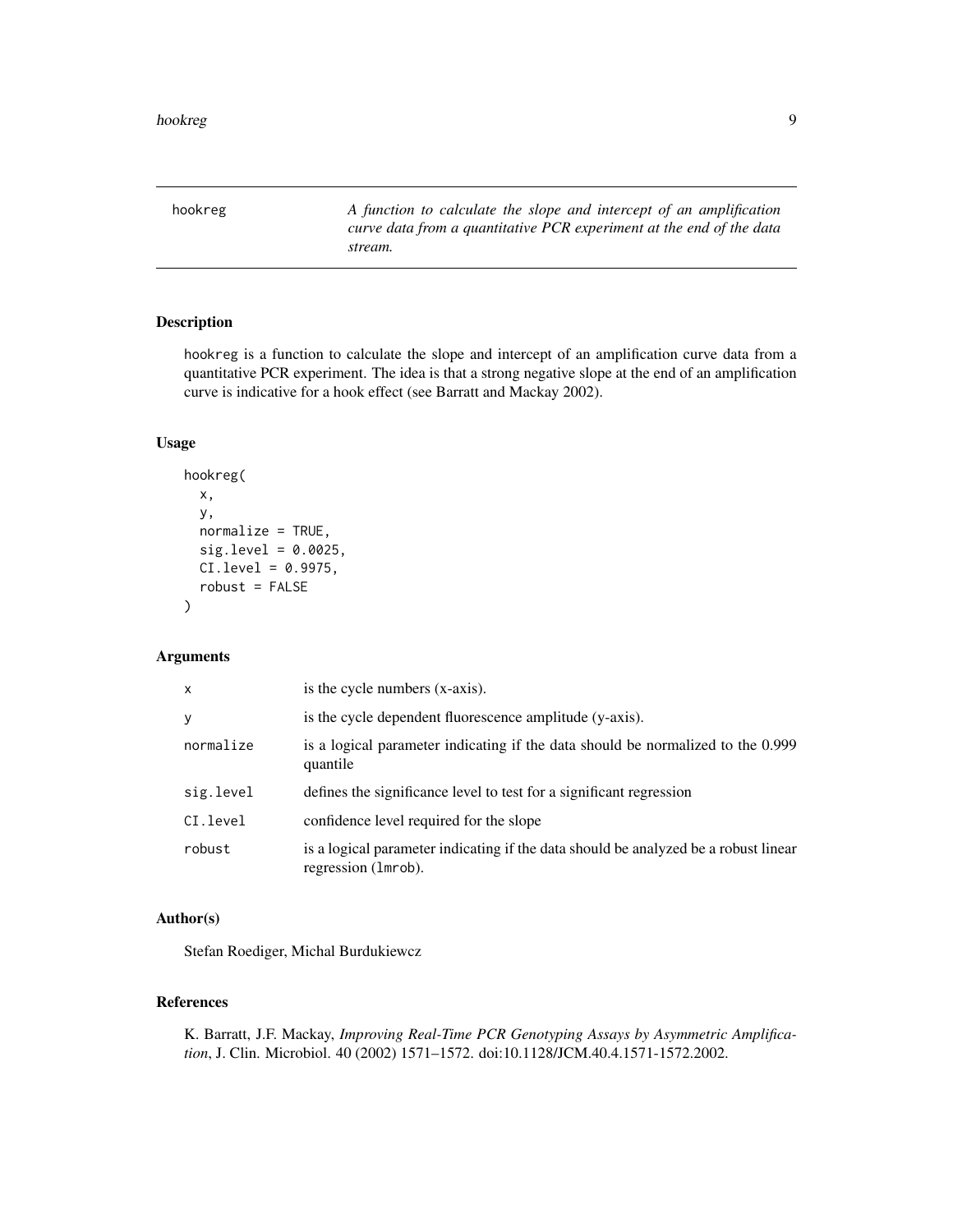# <span id="page-9-0"></span>Examples

```
# Calculate slope and intercept on noise (negative) amplification curve data
# for the last eight cycles.
library(qpcR)
res_hook <- data.frame(sample=colnames(boggy)[-1],
                       t(sapply(2:ncol(boggy), function(i) {
                       hookreg(x=boggy[, 1], y=boggy[, i])})))
res_hook
data_colors <- rainbow(ncol(boggy[, -1]), alpha=0.5)
cl <- kmeans(na.omit(res_hook[, 2:3]), 2)$cluster
par(mfrow=c(1,2))
matplot(x=boggy[, 1], y=boggy[, -1], xlab="Cycle", ylab="RFU",
 main="boggy Data Set", type="l", lty=1, lwd=2, col=data_colors)
 legend("topleft", as.character(res_hook$sample), pch=19,
         col=data_colors, bty="n")
plot(res_hook$intercept, res_hook$slope, pch=19, cex=2, col=data_colors,
 xlab="intercept", ylab="Slope",
main="Clusters of Amplification Curves with an Hook Effect-like Curvature\nboggy Data Set")
 points(res_hook$intercept, res_hook$slope, col=cl, pch=cl, cex=cl)
legend("topright", c("Strong Hook effect", " Weak Hook effect"), pch=c(1,2), col=c(1,2), bty="n")
 text(res_hook$intercept, res_hook$slope, res_hook$sample)
```
<span id="page-9-1"></span>hookregNL *hookregNL - A function to calculate the slope of amplification curves in the tail region*

### Description

hookregNL is a function to calculate the slope and intercept of an amplification curve from a quantitative PCR experiment. The idea is that a strong negative slope at the end of an amplification curve is indicative for a hook effect (see Barratt and Mackay 2002). In contrast to [hookreg](#page-8-1) fits this function a sex-parameter model to the amplification curve and extracts the coefficient, which describes the slope.

# Usage

```
hookregNL(x, y, plot = FALSE, level = 0.995, simple = TRUE, manualtrim = 5)
```
# **Arguments**

| is the cycle numbers (x-axis).                          |
|---------------------------------------------------------|
| is the cycle dependent fluorescence amplitude (y-axis). |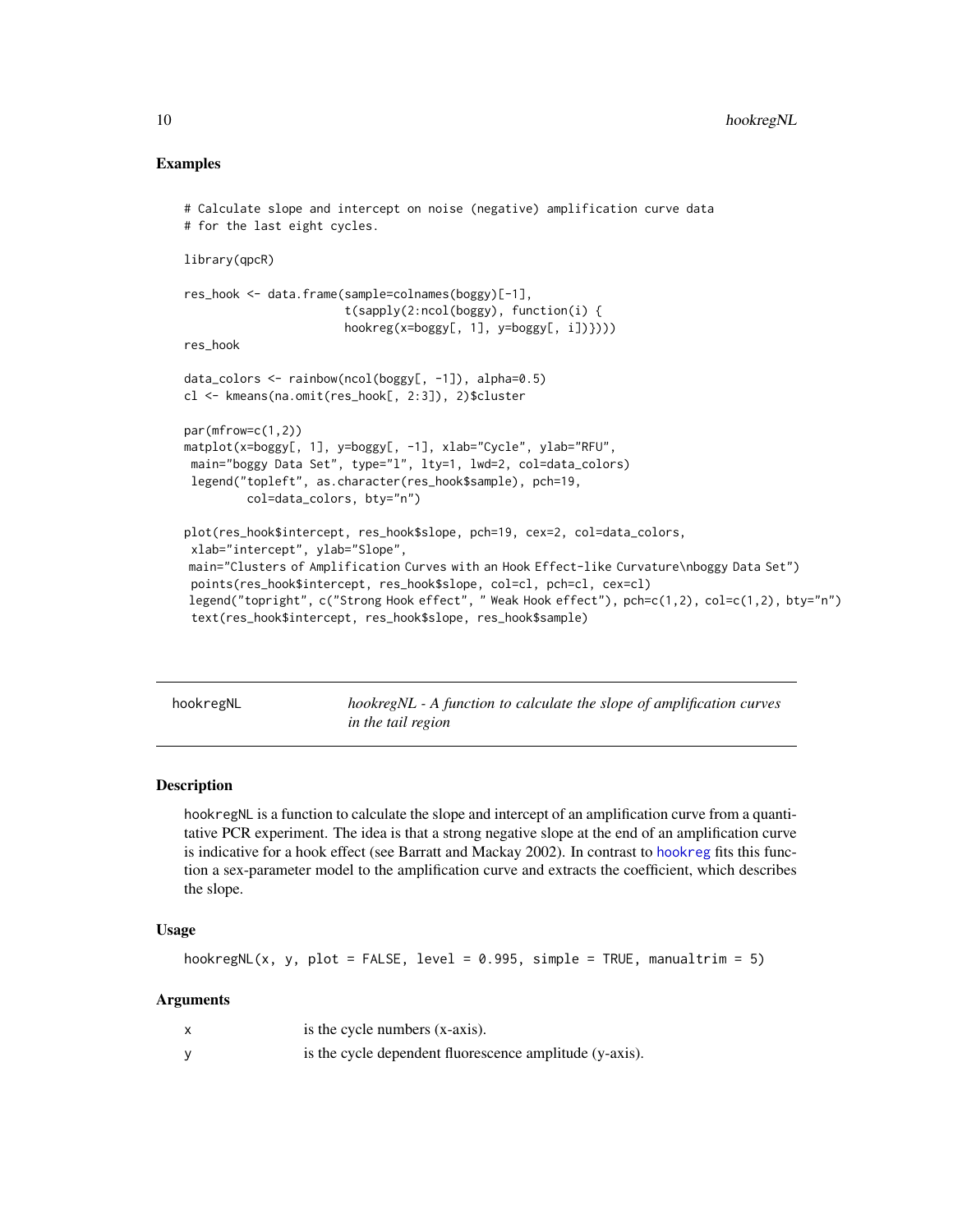<span id="page-10-0"></span>

| plot  | is a logical parameter indicating if the data should be plotted, Default: FALSE. |
|-------|----------------------------------------------------------------------------------|
| level | the confidence level required, Default: 0.99.                                    |

| simple     | is a logical parameter. If TRUE (default) only the slope, confidence interval and<br>decisions are shown as output                                    |
|------------|-------------------------------------------------------------------------------------------------------------------------------------------------------|
| manualtrim | is the number of cycles that should be removed from the background. (data, frame).<br>If FALSE, a list including the 6-parameter model is the output. |

# Author(s)

Andrej-Nikolai Spiess, Stefan Roediger, Michal Burdukiewcz

#### References

K. Barratt, J.F. Mackay, *Improving Real-Time PCR Genotyping Assays by Asymmetric Amplification*, J. Clin. Microbiol. 40 (2002) 1571–1572. doi:10.1128/JCM.40.4.1571-1572.2002.

#### See Also

[pcrfit](#page-0-0) [confint](#page-0-0)

# Examples

```
# Analyze data from the boggy data set for potential hook effect like
# curvature
library(qpcR)
# has hook
res <- hookregNL(boggy[, 1], boggy[, 2])
res
# has no hook
res <- hookregNL(boggy[, 1], boggy[, 12])
res
```
<span id="page-10-1"></span>mblrr *A function to perform a Qunantile-filter based Local Robust Regression*

#### Description

mblrr is a function to perform the Median based Local Robust Regression (mblrr) from a quantitative PCR experiment. In detail, this function attempts to break the amplification curve in two parts (head (~background) and tail (~plateau)). Subsequent, a robust linear regression analysis ([lmrob](#page-0-0)) is preformed individually on both parts. The rational behind this analysis is that the slope and intercept of an amplification curve differ in the background and plateau region.

# Usage

 $mblrr(x, y, sig.level = 0.01, normalize = FALSE)$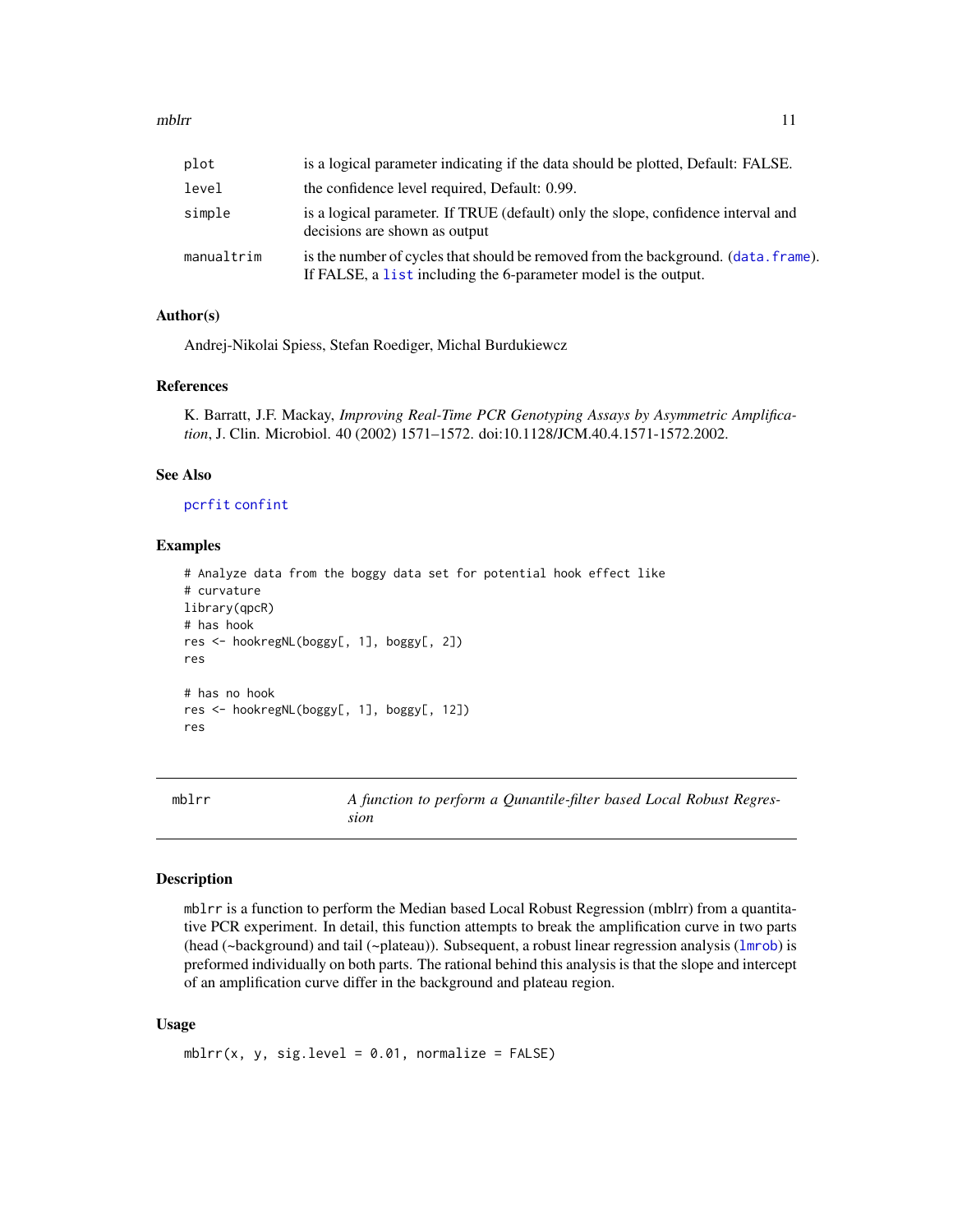# <span id="page-11-0"></span>Arguments

| x         | is the cycle numbers (x-axis).                                                                                                                         |
|-----------|--------------------------------------------------------------------------------------------------------------------------------------------------------|
| v         | is the cycle dependent fluorescence amplitude (y-axis).                                                                                                |
| sig.level | is the significance level for the correlation test.                                                                                                    |
| normalize | is a logical parameter, which indicates if the amplification curve data should be<br>normalized to the 99 percent quantile of the amplification curve. |

#### Details

*mblrr\_intercept\_bg* is the intercept of the head region, *mblrr\_slope\_bg* is the slope of the head region, *mblrr\_cor\_bg* is the coefficient of correlation of the head region, *mblrr\_intercept\_pt* is the intercept of the tail region, *mblrr\_intercept\_pt* is the slope of the tail region, *mblrr\_cor\_pt* is the coefficient of correlation of the tail region

# Author(s)

Stefan Roediger, Michal Burdukiewcz

# Examples

```
# Perform an mblrr analysis on noise (negative) amplification data of qPCR data
# with 35 cycles.
library(qpcR)
mblrr(x=boggy[, 1], y=boggy[, 2], normalize=TRUE)
```
PCRedux\_datasets *The datasets implemented in PCRedux*

# Description

A compilation of datasets for method evaluation/comparison.

#### Usage

```
data_sample
RAS002
RAS002_decisions
kbqPCR
decision_res_kbqPCR
```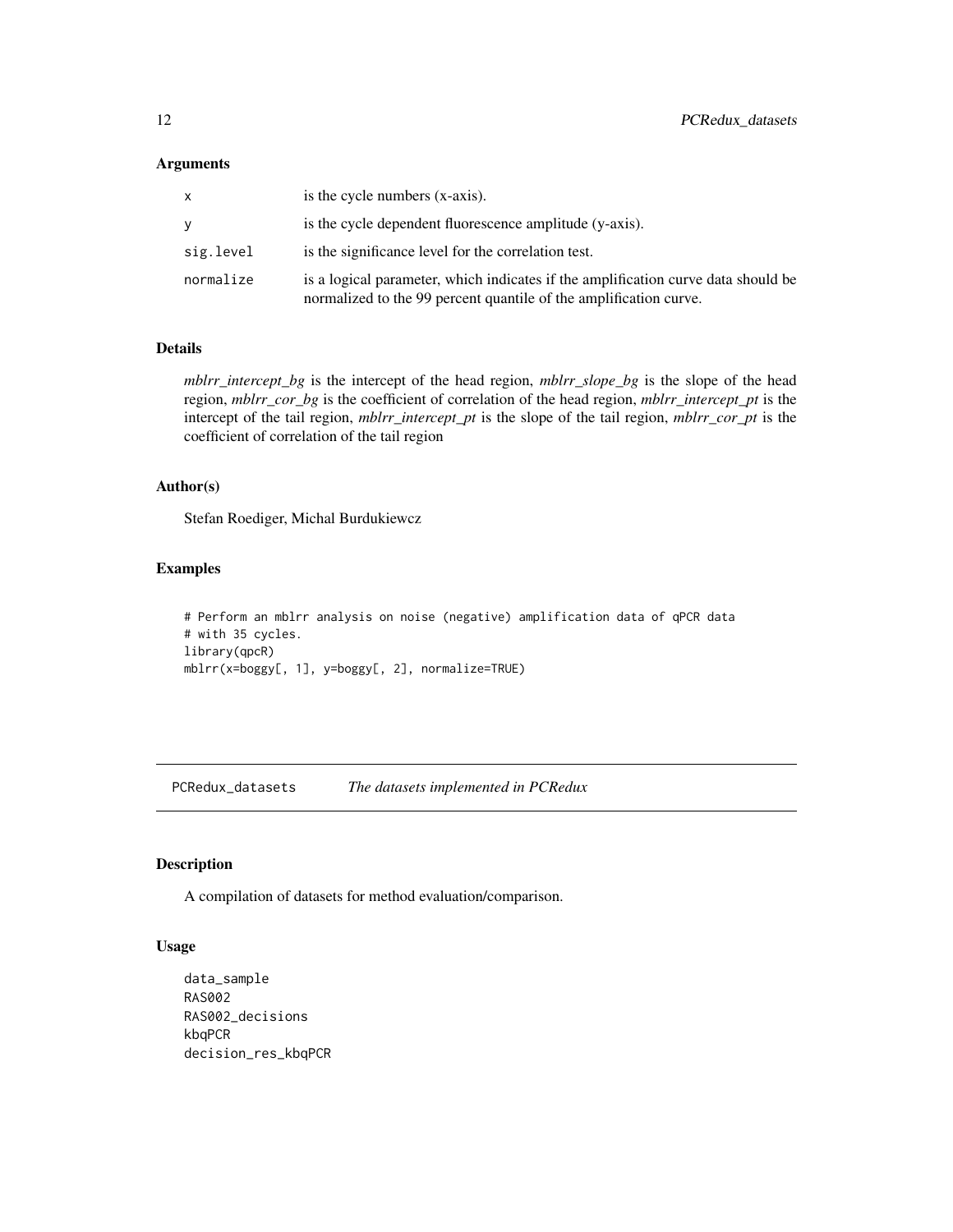# <span id="page-12-0"></span>pcrfit\_single 13

# Details

# data\_sample

Setup: Amplification curve data were analyzed with the encu() and the decision\_modus() functions. Details:

Data sets: batsch1, boggy, C126EG595, competimer, dil4reps94, guescini1, karlen1, lievens1, reps384, rutledge, testdat, vermeulen1, VIMCFX96\_60, stepone\_std.rdml, RAS002.rdml, RAS003.rdml, HCU32\_aggR.csv, lc96\_bACTXY.rdml.

#### RAS002

Setup: Amplification curve data of the RAS002.rdml data set. Details: Data sets: RAS002.rdml.

# RAS002\_decisions

Setup: Classes of the amplification curves from the RAS002.rdml data set. Details: Data sets: decision\_res\_RAS002.csv.

# Author(s)

Stefan Roediger

# References

Roediger, S., Burdukiewicz, M., Spiess, A.-N. & Blagodatskikh, K. Enabling reproducible real-time quantitative PCR research: the RDML package. *Bioinformatics*(2017). doi:10.1093/bioinformatics/btx528 Roediger, S., Burdukiewicz, M. & Schierack, P. chipPCR: an R package to pre-process raw data of amplification curves. *Bioinformatics* 31, 2900–2902 (2015)

Ritz, C. & Spiess, A.-N. qpcR: an R package for sigmoidal model selection in quantitative real-time polymerase chain reaction analysis. *Bioinformatics* 24, 1549–1551 (2008).

# Examples

```
## Not run:
## 'data_sample' dataset.
head(data_sample)
## 'RAS002.rdml' dataset as rda file.
head(RAS002)
head(RAS002_decisions)
```
## End(Not run)

<span id="page-12-1"></span>pcrfit\_single *pcrfit\_single - A function to extract features from an amplification curve*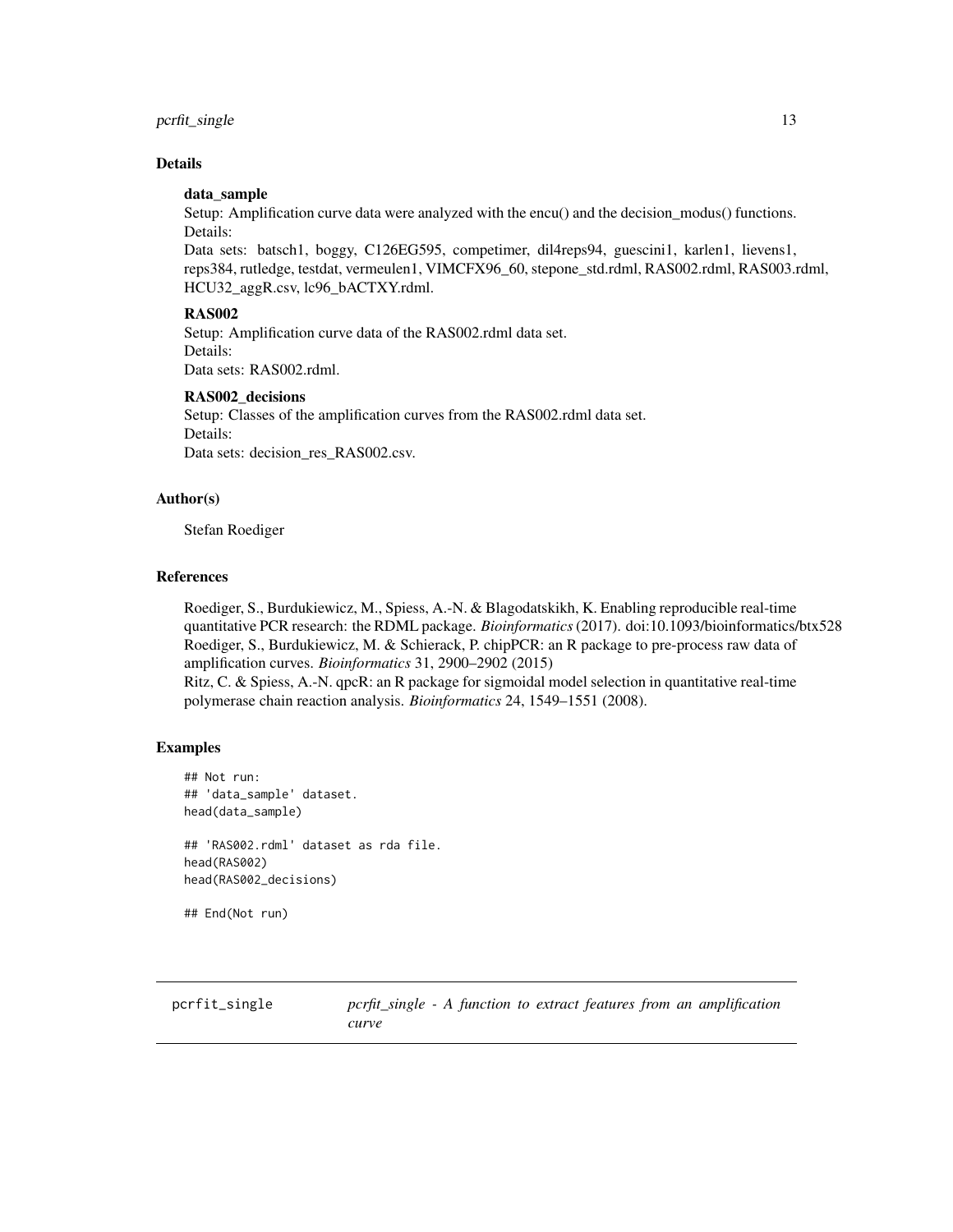# Description

The pcrfit\_single is responsible for the extraction of features from amplification curve data. The function can be used for custom functions for a paralleled analysis of amplification curve data. An example is given in the vignette.

# Usage

pcrfit\_single(x)

# Arguments

x is the data set containing the fluorescence amplitudes.

# Details

Details can be found in the vignette.

# Value

Output Description

| qPCR amplification efficiency                                                                         |
|-------------------------------------------------------------------------------------------------------|
| maximum of the first derivative curve                                                                 |
| maximum of the second derivative curve                                                                |
| maximum of the second derivative curve calculated by the approximate derivative                       |
| a value calculated from the ratio between cpD2 and cpD2_approx                                        |
| raw fluorescence value at the point defined by cpD2                                                   |
| initial template fluorescence from an exponential model                                               |
| takeoff point. When no top can be determined, the tob value is set to the first cycle number.         |
| fluorescence at takeoff point. When no f.tdp can be determined, the f.tdp value is set to the RFU val |
| takes the maximum x fluorescence subtracted by reverse values of the fluorescence and calculates th   |
| fluorescence at tdp point. When no f.tdp can be determined, the f.tdp value is set to the RFU value a |
| PCR efficiency by the 'window-of-linearity' method                                                    |
| Is the slope of the seven parameter model                                                             |
| Is the b model parameter of the five parameter model                                                  |
| Is the c model parameter of the five parameter model                                                  |
| Is the d model parameter of the five parameter model                                                  |
| Is the e model parameter of the five parameter model                                                  |
| Is the f model parameter of the five parameter model                                                  |
| Is the intercept of the seven parameter model                                                         |
| Is the k1 model parameter of the seven parameter model                                                |
| Is the k2 model parameter of the seven parameter model                                                |
| Number of iterations needed to fit the model                                                          |
| absolute difference between cpD1 and cpD2                                                             |
| slope of the first cycles                                                                             |
| intercept of the first cycles                                                                         |
| area of a polygon given by the vertices in the vectors cycles and fluorescence                        |
| agglomerative hierarchical estimate for multiple change points                                        |
| change point by Bayesian analysis methods                                                             |
|                                                                                                       |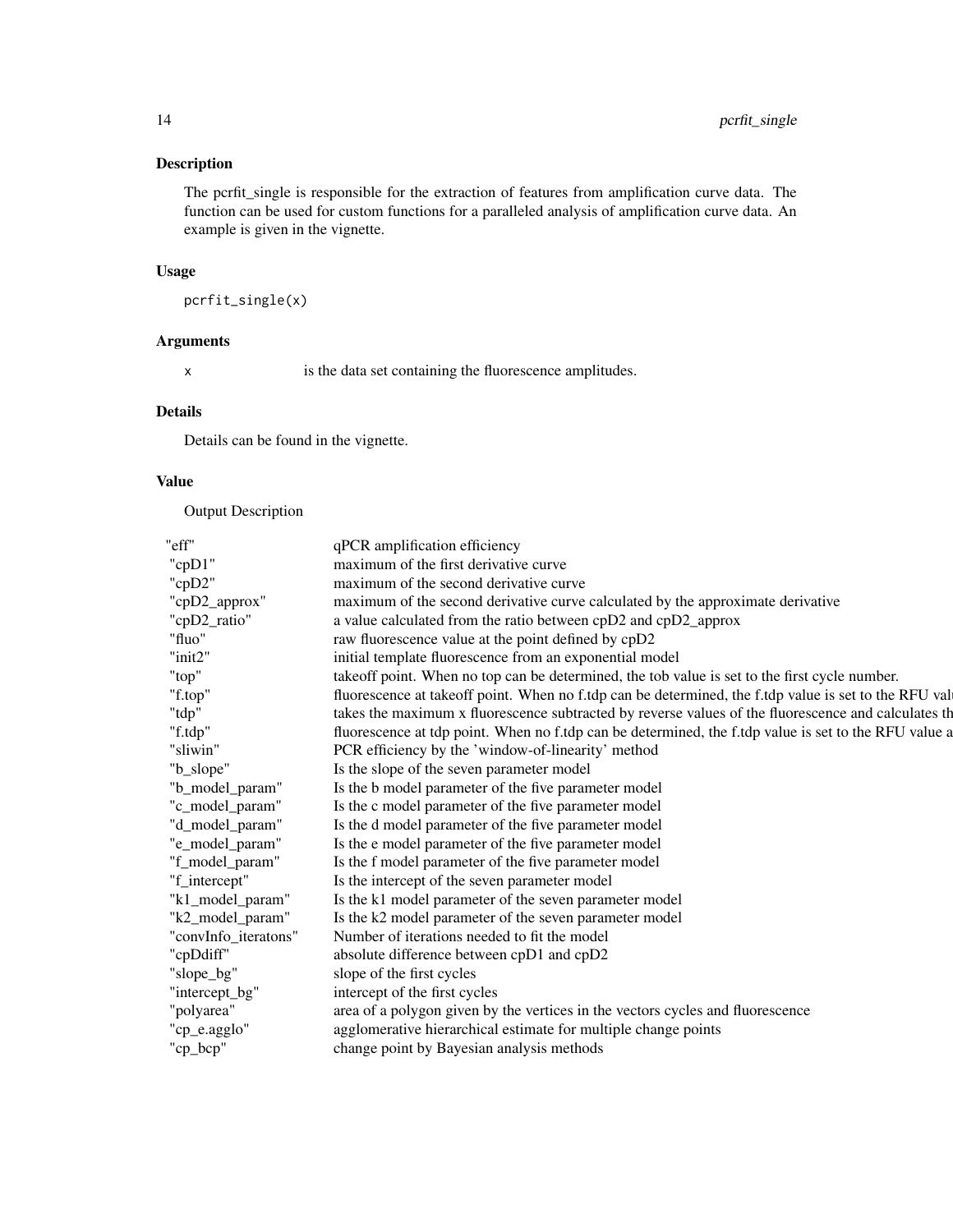| "qPCRmodel"             | non-linear model determined for the analysis                                                            |
|-------------------------|---------------------------------------------------------------------------------------------------------|
| "amptester_shapiro"     | tests based on the Shapiro-Wilk normality test if the amplification curve is just noise                 |
| "amptester_lrt"         | performs a cycle dependent linear regression and determines if the coefficients of determination dev    |
| "amptester_rgt"         | Resids growth test (RGt) tests if fluorescence values in a linear phase are stable                      |
| "amptester_tht"         | Threshold test (THt) takes the first 20 percent and the last 15 percent of any input data set and perfo |
| "amptester_slt"         | Signal level test compares 1. the signals by a robust "sigma" rule by median $+2$ * mad and 2. by co    |
|                         | pco test (pco) determines if the points in an amplification curve (like a polygon, in particular non-co |
| "amptester_polygon"     |                                                                                                         |
| "amptester_slope.ratio" | SIR uses the inder function to find the approximated first derivative maximum, second derivative mi     |
| "minRFU"                | minimum of fluorescence amplitude (percentile 0.01)                                                     |
| "maxRFU"                | maximum of fluorescence amplitude (percentile 0.99)                                                     |
| "bg.start_norm"         | takes the start (cycle) the amplification curve background based on the bg.max function and normali     |
| "bg.stop"               | estimates the end (cycle) the amplification curve background based on the bg.max function and norr      |
| "amp.stop"              | estimates the end (cycle) of the amplification curve based in the bg.max function and normalizes it t   |
| "head2tail_ratio"       |                                                                                                         |
| "autocorrelation"       |                                                                                                         |
| "mblrr_intercept_bg"    |                                                                                                         |
| "mblrr_slope_bg"        |                                                                                                         |
| "mblrr_cor_bg"          |                                                                                                         |
| "mblrr_intercept_pt"    |                                                                                                         |
| "mblrr_slope_pt"        |                                                                                                         |
| "mblrr_cor_pt"          |                                                                                                         |
| "amp_cor_MIC"           |                                                                                                         |
| "hookreg_hook"          | estimate of hook effect like curvature                                                                  |
| "hookreg_hook_slope"    | estimate of slope of the hook effect like curvature                                                     |
| "peaks_ratio"           | Takes the estimate approximate local minimums and maximums                                              |
| "loglin_slope"          | slope determined by a linear model of the data points from the minimum and maximum of the secor         |
| "cpD2_range"            | cycle difference between the maximum and the minimum of the second derivative curve                     |
| "sd_bg"                 | shows the standard deviation of the fluorescence in the ground phase                                    |
|                         |                                                                                                         |
| "central_angle"         | shows the central angle calculated from the maxima and minima of the derivatives                        |

# Author(s)

Stefan Roediger, Michal Burdukiewcz

# References

M. Febrero-Bande, M.O. de la Fuente, others, *Statistical computing in functional data analysis: The R package fda.usc*, Journal of Statistical Software. 51 (2012) 1–28. http://www.jstatsoft.org/v51/i04/

A.-N. Spiess, C. Deutschmann, M. Burdukiewicz, R. Himmelreich, K. Klat, P. Schierack, S. Roediger, Impact of Smoothing on Parameter Estimation in Quantitative DNA Amplification Experiments, Clinical Chemistry. 61 (2015) 379–388. doi:10.1373/clinchem.2014.230656.

S. Roediger, A. Boehm, I. Schimke, Surface Melting Curve Analysis with R, *The R Journal*. 5 (2013) 37–53. http://journal.r-project.org/archive/2013-2/roediger-bohm-schimke.pdf.

S. Roediger, M. Burdukiewicz, K.A. Blagodatskikh, P. Schierack, R as an Environment for the Reproducible Analysis of DNA Amplification Experiments, *The R Journal*. 7 (2015) 127–150. http://journal.r-project.org/archive/2015-1/RJ-2015-1.pdf.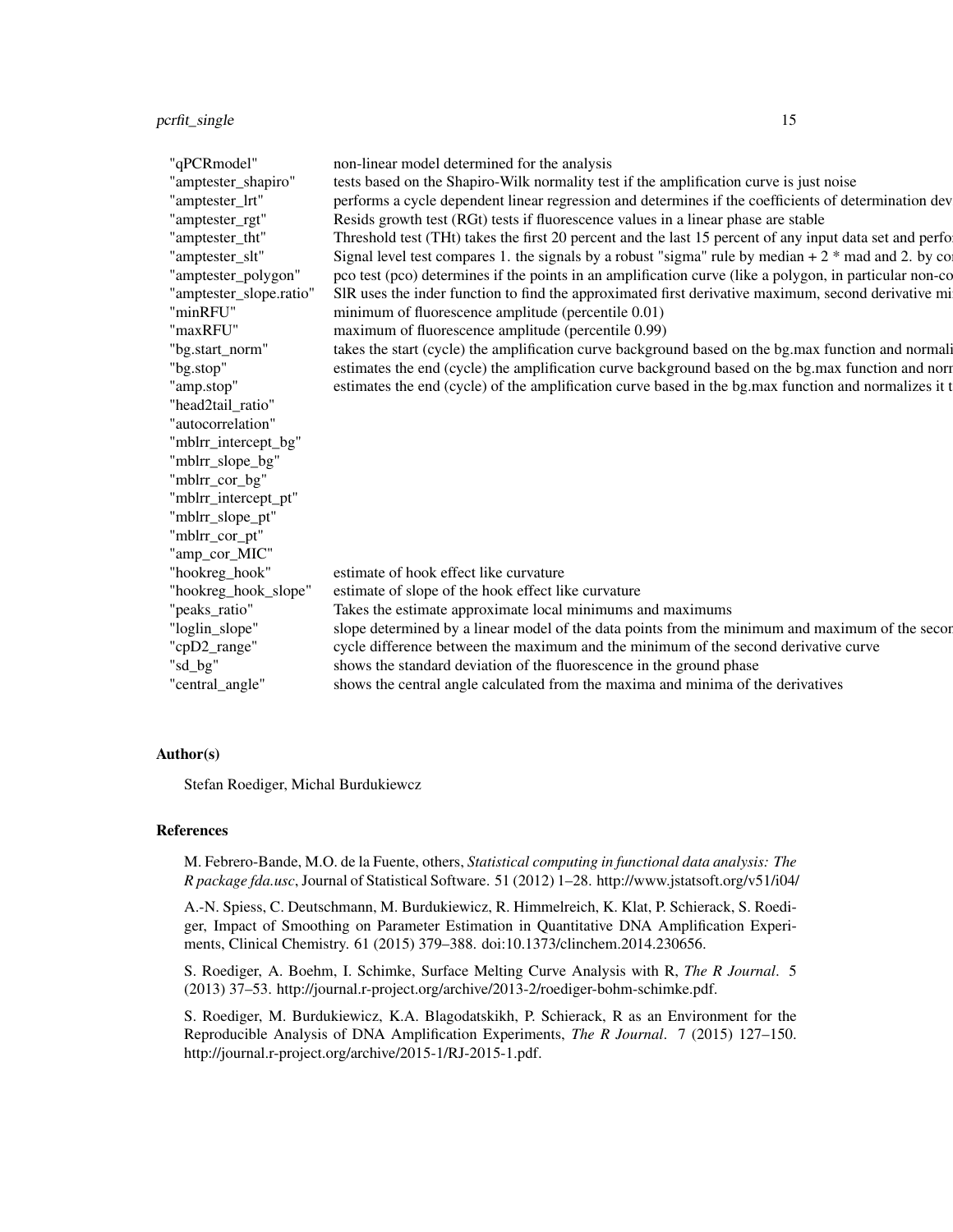<span id="page-15-0"></span>S. Pabinger, S. Roediger, A. Kriegner, K. Vierlinger, A. Weinhauusel, A survey of tools for the analysis of quantitative PCR (qPCR) data, *Biomolecular Detection and Quantification*. 1 (2014) 23–33. doi:10.1016/j.bdq.2014.08.002.

S. Roediger, M. Burdukiewicz, P. Schierack, *chipPCR: an R package to pre-process raw data of amplification curves*, *Bioinformatics*. 31 (2015) 2900–2902. doi:10.1093/bioinformatics/btv205.

#### See Also

[bcp](#page-0-0) [bg.max](#page-0-0),[amptester](#page-0-0),[smoother](#page-0-0) [e.agglo](#page-0-0) [diffQ](#page-0-0),[mcaPeaks](#page-0-0),[diffQ2](#page-0-0) [head2tailratio](#page-7-1),[earlyreg](#page-5-1),[hookreg](#page-8-1),[hookregNL](#page-9-1),mblr [polyarea](#page-0-0) [pcrfit](#page-0-0),[takeoff](#page-0-0),[sliwin](#page-0-0),[efficiency](#page-0-0) [diff](#page-0-0) [quantile](#page-0-0)

# Examples

```
# Load the chipPCR package and analyze from the C126EG685 the first qPCR run
# "A01" (column 2).
library(chipPCR)
res <- pcrfit_single(C126EG685[, 2])
```
performeR *Performance analysis for binary classification*

#### **Description**

This function performs an analysis sensitivity and specificity to asses the performance of a binary classification test. For further reading the studies by Brenner and Gefeller 1997, James 2013 by Kuhn 2008 are a good starting point.

#### Usage

```
performeR(sample, reference)
```
#### Arguments

| sample    | is a vector with logical decisions $(0, 1)$ of the test system.      |
|-----------|----------------------------------------------------------------------|
| reference | is a vector with logical decisions $(0, 1)$ of the reference system. |

#### Details

```
TP, true positive; FP, false positive; TN, true negative; FN, false negative
Sensitivity - TPR, true positive rate TPR = TP / (TP + FN)Specificity - SPC, true negative rate SPC = TN / (TN + FP)Precision - PPV, positive predictive value PPV = TP / (TP + FP)
Negative predictive value - NPV NPV = TN / (TN + FN)Fall-out, FPR, false positive rate FPR = FP / (FP + TN) = 1 - SPECFalse negative rate - FNR FNR = FN /(TN + FN) = 1 - TPR
```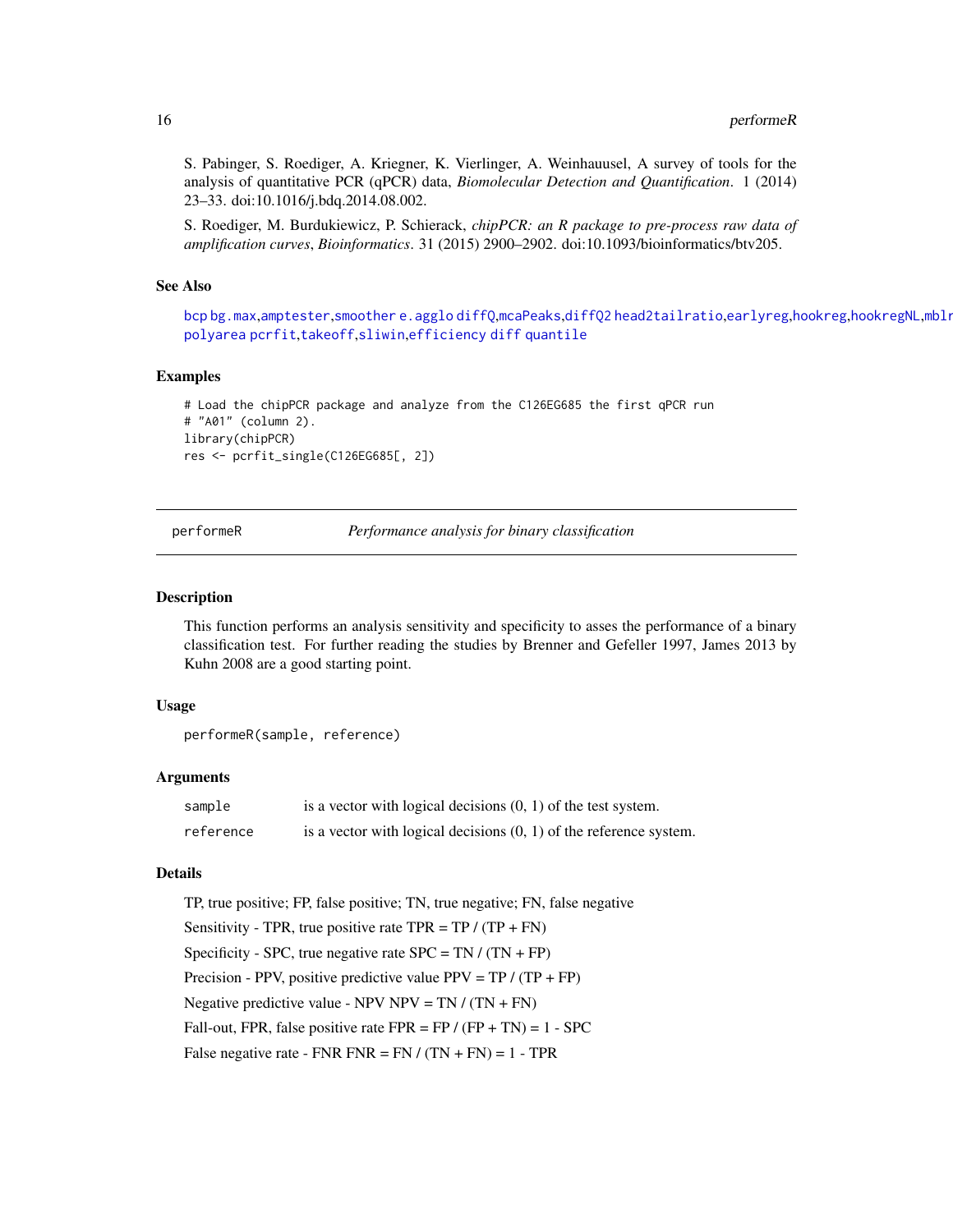#### performeR 17

False discovery rate - FDR FDR = FP  $/(TP + FP) = 1 - PPV$ Accuracy - ACC ACC =  $(TP + TN) / (TP + FP + FN + TN)$ F1 score  $F1 = 2TP / (2TP + FP + FN)$ Likelihood ratio positive - LRp LRp = TPR/(1-SPC) Matthews correlation coefficient (MCC) MCC =  $(TP*TN - FP*FN) / sqrt(TN + FP) * sqrt(TN + FN)$ ) Cohen's kappa (binary classification) kappa=(p0-pc)/(1-p0)

r (reference) is the trusted label and s (sample) is the predicted value

```
r=1 r=0s=1 a b
s=0 c d
```

```
n = a + b + c + d
```
 $pc=((a+b)/n)((a+c)/n)+((c+d)/n)((b+d)/n)$  $po=(a+d)/n$ 

#### Author(s)

Stefan Roediger, Michal Burdukiewcz

#### References

H. Brenner, O. Gefeller, others, Variation of sensitivity, specificity, likelihood ratios and predictive values with disease prevalence, *Statistics in Medicine*. 16 (1997) 981–991.

M. Kuhn, Building Predictive Models in R Using the caret Package, *Journal of Statistical Software*. 28 (2008). doi:10.18637/jss.v028.i05.

G. James, D. Witten, T. Hastie, R. Tibshirani, An Introduction to Statistical Learning, *Springer New York, New York, NY*, (2013). doi:10.1007/978-1-4614-7138-7.

```
# Produce some arbitrary binary decisions data
# test_data is the new test or method that should be analyzed
# reference_data is the reference data set that should be analyzed
test_data <- c(0,0,0,0,0,0,1,1,0,1,0,1,0,1,0,1,0,1,0,1,0,1,0,1)
reference_data <- c(0,0,0,0,1,1,1,1,0,1,0,1,0,1,0,1,0,1,0,1,1,1,1,1)
# Plot the data of the decisions
plot(1:length(test_data), test_data, xlab="Sample", ylab="Decisions",
     yaxt="n", pch=19)
axis(2, at=c(0,1), labels=c("negative", "positive"), las=2)
points(1:length(reference_data), reference_data, pch=1, cex=2, col="blue")
legend("topleft", c("Sample", "Reference"), pch=c(19,1),
       cex=c(1.5,1.5), bty="n", col=c("black","blue"))
```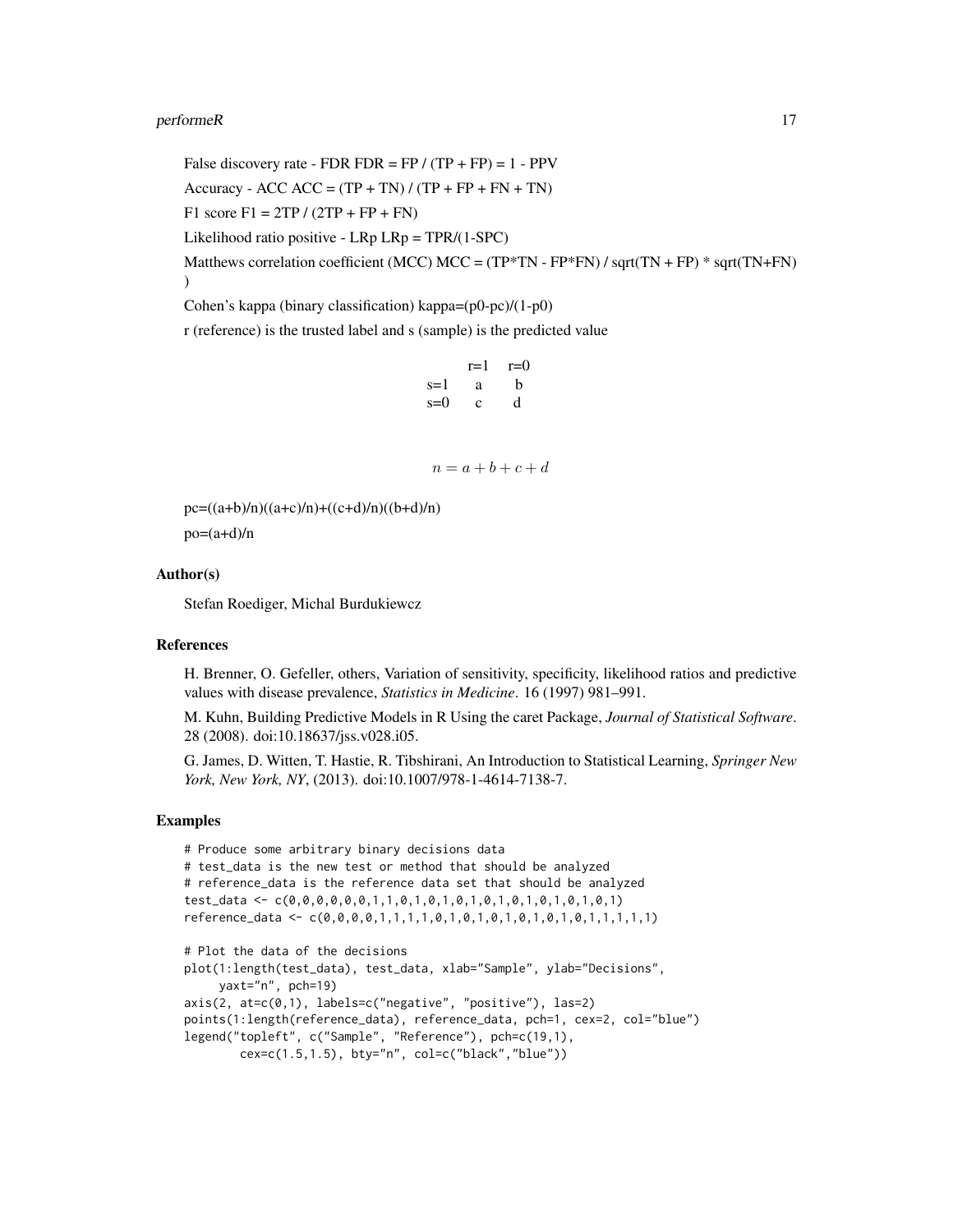# Do the statistical analysis with the performeR function performeR(sample=test\_data, reference=reference\_data)

<span id="page-17-1"></span>qPCR2fdata *A helper function to convert amplification curve data to the fdata format.*

#### Description

qPCR2fdata is a helper function to convert qPCR data to the functional [fdata](#page-0-0) class as proposed by Febrero-Bande  $\&$  de la Fuente (2012). This function prepares the data for further analysis with the [fda.usc](#page-0-0) package, which includes utilities for functional data analysis (e.g., Hausdorff distance).

#### Usage

```
qPCR2fdata(data, preprocess = FALSE)
```
#### Arguments

| data       | is a data set containing the amplification cycles (1, column) and the fluorescence<br>(subsequent columns).                                                                                                                              |
|------------|------------------------------------------------------------------------------------------------------------------------------------------------------------------------------------------------------------------------------------------|
| preprocess | is a logical parameter (default FALSE). If TRUE, the CPP function from the<br>chipPCR package (Roediger et al. 2015) is used to pre-process the data (e.g.,<br>imputation of missing values), and the fluorescence (subsequent columns). |

# Author(s)

Stefan Roediger, Michal Burdukiewcz

#### References

M. Febrero-Bande, M.O. de la Fuente, others, *Statistical computing in functional data analysis: The R package fda.usc*, Journal of Statistical Software. 51 (2012) 1–28. http://www.jstatsoft.org/v51/i04/

S. Roediger, M. Burdukiewicz, P. Schierack, *chipPCR: an R package to pre-process raw data of amplification curves*, Bioinformatics. 31 (2015) 2900–2902. doi:10.1093/bioinformatics/btv205.

```
# Calculate slope and intercept on noise (negative) amplification curve data
# for the last eight cycles.
library(qpcR)
library(fda.usc)
# Convert the qPCR data set to the fdata format
```

```
res_fdata <- qPCR2fdata(testdat)
```
<span id="page-17-0"></span>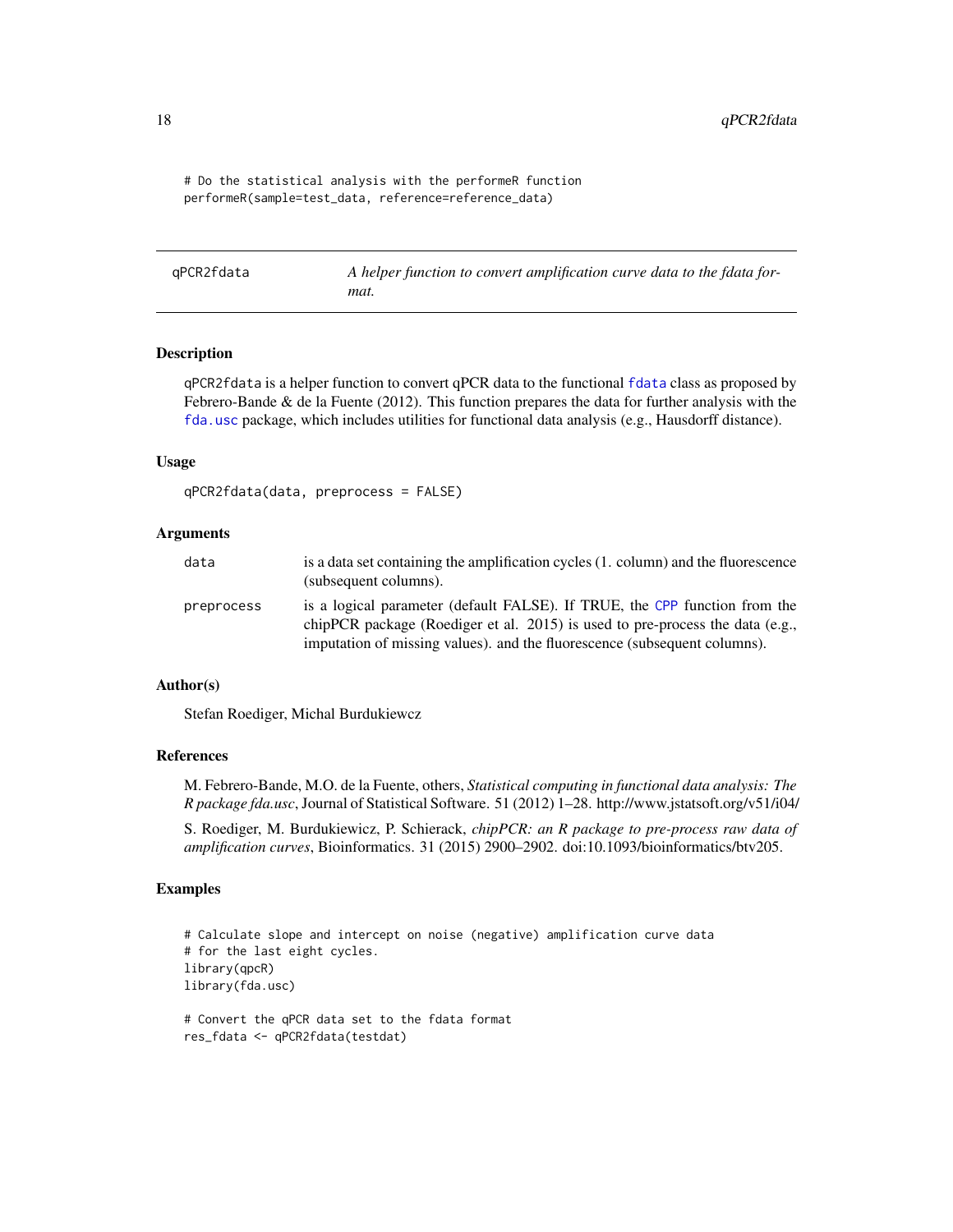```
# Extract column names and create rainbow color to label the data
res_fdata_colnames <- colnames(testdat[-1])
data_colors <- rainbow(length(res_fdata_colnames), alpha=0.5)
# Plot the converted qPCR data
par(mfrow=c(1,2))
plot(res_fdata, xlab="cycles", ylab="RFU", main="testdat", type="l",
                  lty=1, lwd=2, col=data_colors)
legend("topleft", as.character(res_fdata_colnames), pch=19,
         col=data_colors, bty="n", ncol=2)
# Calculate the Hausdorff distance (fda.usc) package and plot the distances
# as clustered data.
res_fdata_hclust <- metric.hausdorff(res_fdata)
plot(hclust(as.dist(res_fdata_hclust)), main="Clusters of the amplification\n
```

```
curves as calculated by the Hausdorff distance")
```
run\_PCRedux *PCRedux app*

# Description

A graphical user interface for computing the properties of amplification curves. Take a look at the vignette to learn more about the different ways to start the app.

# Usage

run\_PCRedux()

# Value

null.

# Note

Any ad-blocking software may cause malfunctions.

#### See Also

[encu](#page-6-1), [runApp](#page-0-0).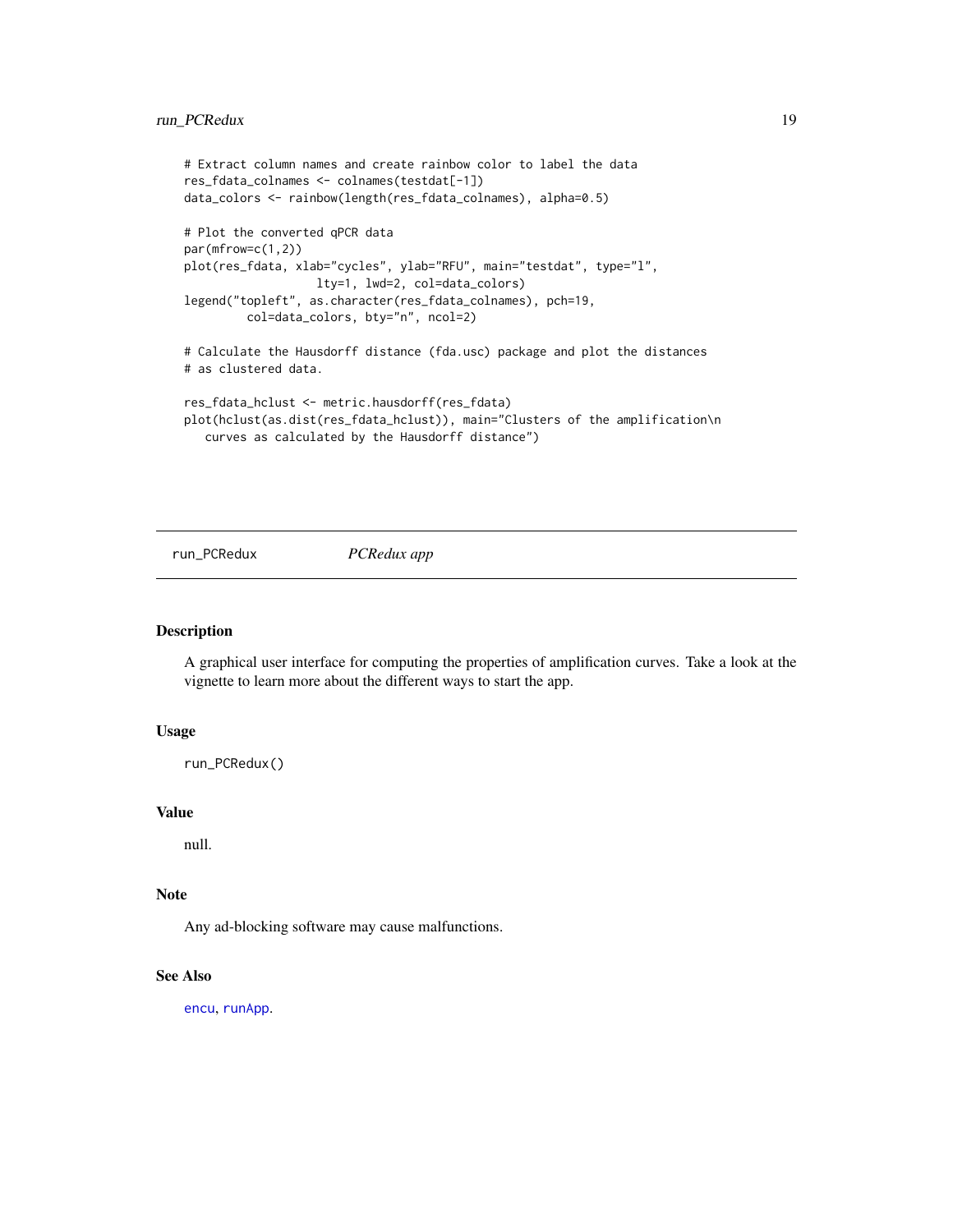<span id="page-19-0"></span>

# Description

tReem is a function to group amplification curves from a quantitative PCR experiment according to their shape. Either the Pearson correlation coefficient or the Hausdorff distance is used as measure. In most cases the grouping based on the Pearson correlation coefficient is sufficient. The grouping based on the Hausdorff distance can be very slow for large data sets.

# Usage

 $t$ Reem(data, cor = TRUE,  $k = 2$ )

# Arguments

| data | is the cycle dependent fluorescence amplitude (y-axis).                                                                                        |  |
|------|------------------------------------------------------------------------------------------------------------------------------------------------|--|
| cor  | is a logical parameter. If set true, the Pearson correlation is used as distance<br>measure. If set FALSE the Hausdorff distance will be used. |  |
| k    | an integer scalar or vector with the desired number of groups.                                                                                 |  |

# Author(s)

Stefan Roediger, Andrej-Nikolai Spiess

# See Also

[metric.hausdorff](#page-0-0), [cutree](#page-0-0), [qPCR2fdata](#page-17-1), [hclust](#page-0-0), [cor](#page-0-0)

# Examples

# Classify amplification curve data by Hausdorff distance ## Not run: library(qpcR) tReem(testdat[, 1:5])

## End(Not run)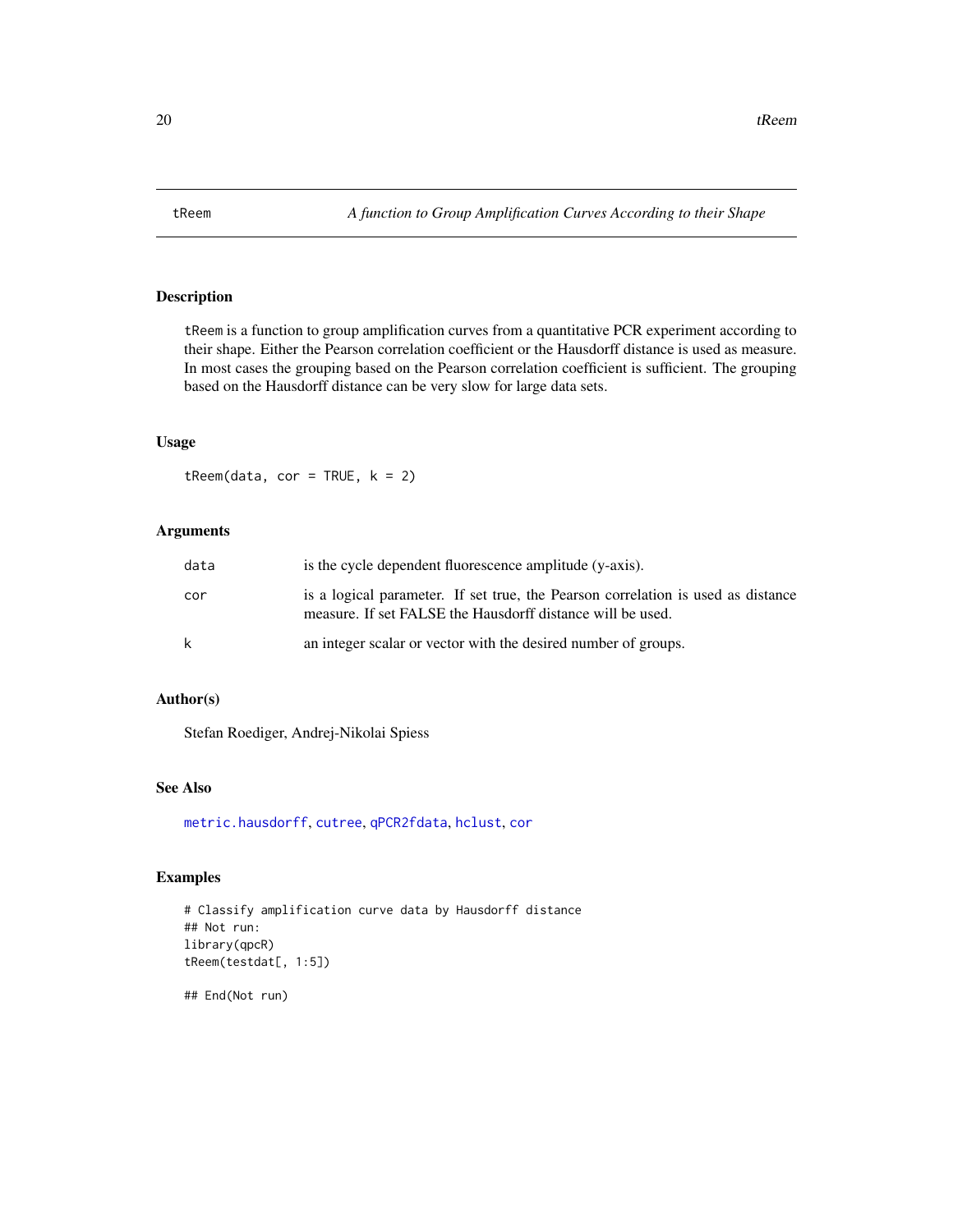<span id="page-20-0"></span>winklR *winklR: A function to calculate the angle based on the first and the second derivative of an amplification curve data from a quantitative PCR experiment.*

#### **Description**

winklR is a function to calculate the in the trajectory of the first and the second derivatives maxima and minima of an amplification curve data from a quantitative PCR experiment. For the determination of the angle (central angle), the origin is the maximum of the first derivative. On this basis, the vectors to the minimum and maximum of the second figure are determined. The vectors result from the relation of the maximum of the first derivative to the minimum of the second derivative and from the maximum of the first derivative to the maximum of the second derivative. In a simple trigonometric approach, the scalar product of the two vectors is formed first. Then the absolute values are calculated and multiplied by each other. Finally, the value is converted into an angle with the cosine. The assumption is that flat (negative amplification curves) have a large angle and sigmoid (positive amplification curves) have a smaller angle. Another assumption is that this angle is independent of the rotation of the amplification curve. This means that systematic off-sets, such as those caused by incorrect background correction, are of no consequence. The cycles to be analyzed is defined by the user. The output contains the angle.

# Usage

 $winklR(x, y, normalize = FALSE, preprocess = TRUE)$ 

# Arguments

| $\mathsf{x}$ | is the cycle numbers (x-axis). By default the first ten cycles are removed.                                                                              |
|--------------|----------------------------------------------------------------------------------------------------------------------------------------------------------|
| <b>y</b>     | is the cycle dependent fluorescence amplitude (y-axis).                                                                                                  |
| normalize    | is a logical parameter, which indicates if the amplification curve data should be<br>normalized to the 99 percent percentile of the amplification curve. |
| preprocess   | is a logical parameter, which indicates if the amplification curve data should be<br>smoothed (moving average filter, useful for noisy, jagged data).    |

# Author(s)

Stefan Roediger

# See Also

[acos](#page-0-0) [diffQ2](#page-0-0)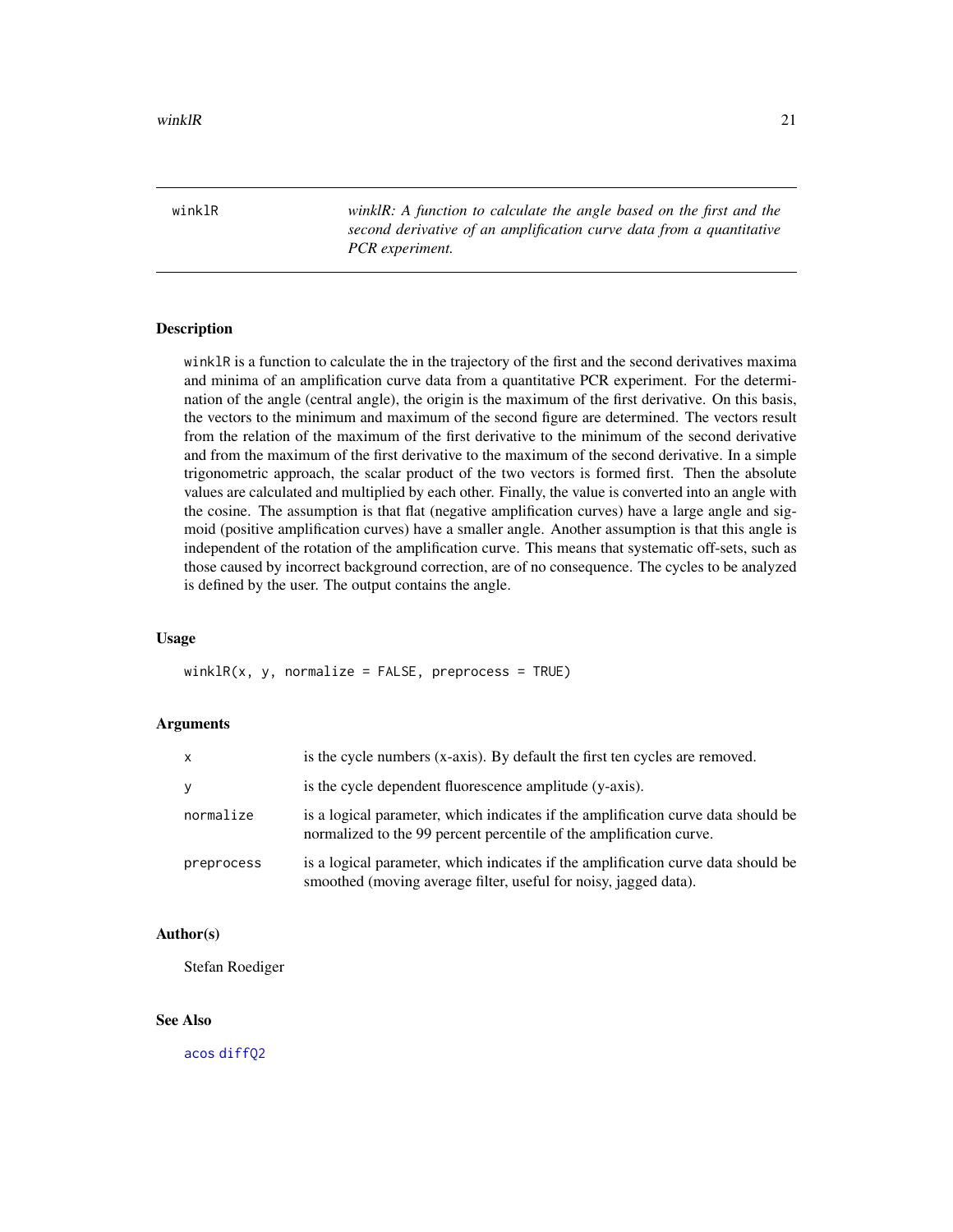```
# Calculate the angles for amplification curve data from the RAS002 data set
data(RAS002)
# Plot the data
plot(RAS002[, 1],
  y = RAS002[, 2], xlab = "Cycle", ylab = "RFU",main = "RAS002 data set", \text{lty} = 1, type = "1"
\lambdares <- winklR(x = RAS002[, 1], y = RAS002[, 2])res
plot(rbind(res$origin, res$p1, res$p2), col = c("black", "green", "blue"))
plot(RAS002[, 1],
 y = RAS002[, 7], xlab = "Cycle", ylab = "RFU",main = "RAS002 data set", lty = 1, type = "l"
\lambdares <- winklR(x = RAS002[, 1], y = RAS002[, 7]res
plot(rbind(res$origin, res$p1, res$p2), col = c("black", "green", "blue"))
res_angles <- unlist(lapply(2:21, function(i) {
  winklR(RAS002[, 1], RAS002[, i])$angle
}))
cdplot(RAS002_decisions[1L:20] ~ res_angles, xlab = "angle", ylab = "decision")
```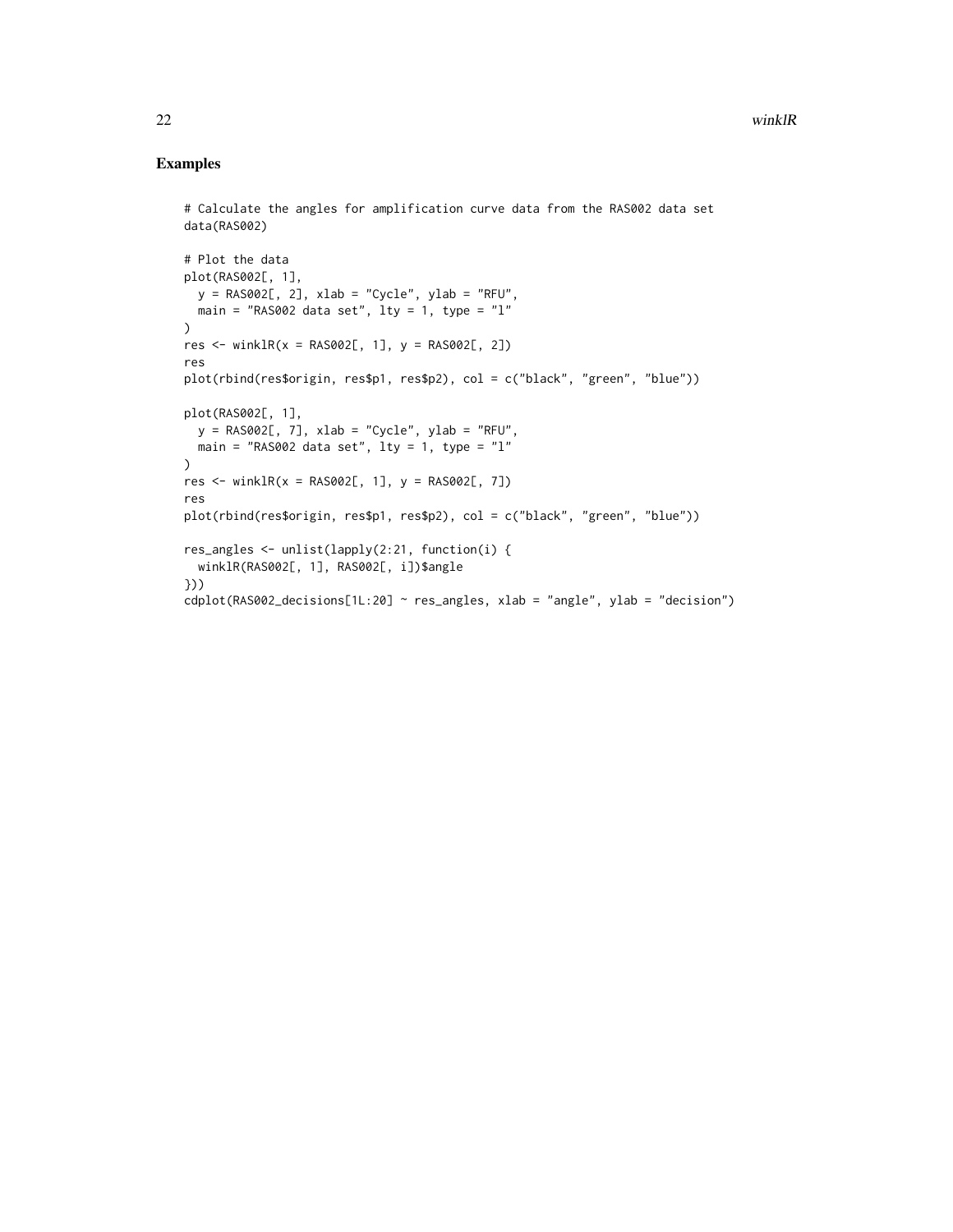# <span id="page-22-0"></span>Index

∗Topic accuracy performeR , [16](#page-15-0) ∗Topic angle winklR , [21](#page-20-0) ∗Topic autocorrelation autocorrelation\_test, [3](#page-2-0) tReem , [20](#page-19-0) ∗Topic datasets PCRedux-package, [2](#page-1-0) ∗Topic decision decision\_modus , [4](#page-3-0) ∗Topic derivative winklR, [21](#page-20-0) ∗Topic fdata qPCR2fdata , [18](#page-17-0) ∗Topic head head2tailratio , [8](#page-7-0) ∗Topic hook hookreg , [9](#page-8-0) ∗Topic intercept earlyreg, [6](#page-5-0) encu , [7](#page-6-0) hookreg , [9](#page-8-0) ∗Topic models PCRedux\_datasets , [12](#page-11-0) ∗Topic modus decision\_modus , [4](#page-3-0) ∗Topic normalization encu , [7](#page-6-0) ∗Topic precision performeR , [16](#page-15-0) ∗Topic preprocessing encu , [7](#page-6-0) ∗Topic ratio head2tailratio , [8](#page-7-0) ∗Topic regression mblrr , [11](#page-10-0) ∗Topic segmented mblrr , [11](#page-10-0)

∗Topic sensitivity performeR , [16](#page-15-0) ∗Topic slope earlyreg , [6](#page-5-0) encu , [7](#page-6-0) hookreg, <mark>[9](#page-8-0)</mark> ∗Topic specificity performeR , [16](#page-15-0) ∗Topic tail head2tailratio , [8](#page-7-0) acos , *[21](#page-20-0)* amptester , *[16](#page-15-0)* as.zoo , *[3](#page-2-0)* autocorrelation\_test , [3](#page-2-0) , *[16](#page-15-0)* bcp , *[16](#page-15-0)* bg.max , *[16](#page-15-0)* coefficients , *[6](#page-5-0)* confint , *[11](#page-10-0)* cor , *[20](#page-19-0)* cor.test , *[3](#page-2-0)* CPP , *[18](#page-17-0)* cutree , *[20](#page-19-0)* data.frame , *[11](#page-10-0)* data\_sample *(*PCRedux\_datasets *)* , [12](#page-11-0) decision\_modus , [4](#page-3-0) decision\_res\_kbqPCR *(*PCRedux\_datasets *)* , [12](#page-11-0) diff , *[16](#page-15-0)* diffQ , *[16](#page-15-0)* diffQ2 , *[16](#page-15-0)* , *[21](#page-20-0)* e.agglo , *[16](#page-15-0)* earlyreg , [6](#page-5-0) , *[16](#page-15-0)* efficiency , *[16](#page-15-0)* encu , [7](#page-6-0) , *[19](#page-18-0)* fda.usc , *[18](#page-17-0)*